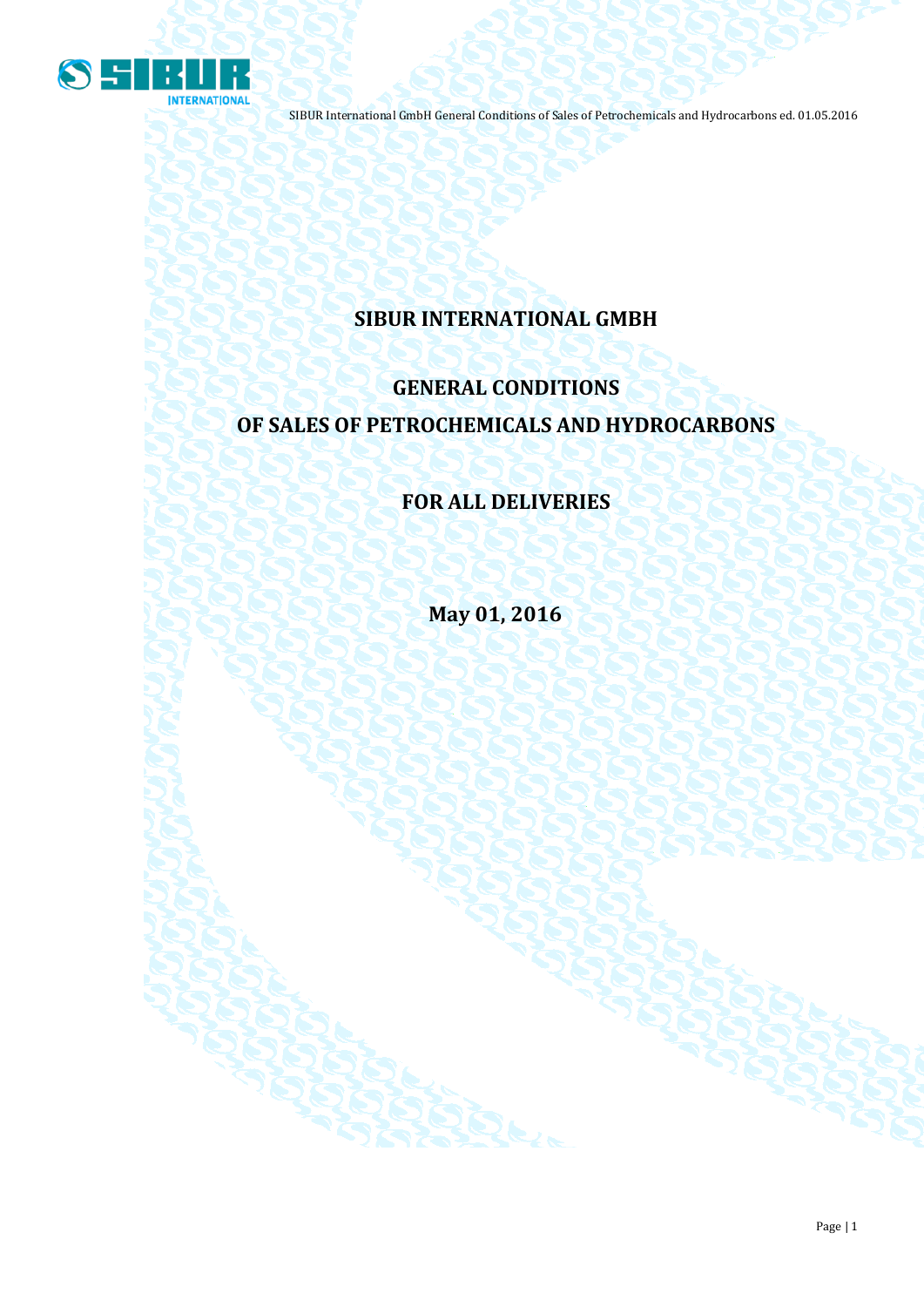

## **CONTENTS**

| <b>INTRODUCTORY PROVISIONS</b>                           | 3            |
|----------------------------------------------------------|--------------|
| <b>PART I</b><br>TERMS, DEFINITIONS AND INTERPRETATIONS  | 3            |
| <b>PART II</b><br><b>CONTRACT FORMATION PROCEDURE</b>    | 8            |
| <b>PART III</b><br><b>CLAIMS</b>                         | 9            |
| <b>PART IV</b><br><b>GENERAL PAYMENT TERMS</b>           | $\mathbf{9}$ |
| <b>PART V</b><br><b>NOTICES</b>                          | 10           |
| <b>PART VI</b><br><b>CONFIDENTIAL INFORMATION</b>        | 11           |
| <b>PART VII</b><br><b>FORCE MAJEURE</b>                  | 12           |
| <b>PART VIII</b><br><b>ARBITRATION AND LAW</b>           | 13           |
| <b>PART IX</b><br><b>SURVIVAL PROVISIONS</b>             | 13           |
| <b>PART X</b><br><b>INJUNCTIVE RELIEF</b>                | 13           |
| <b>PART XI</b><br>HEALTH, SAFETY AND ENVIRONMENT         | 13           |
| <b>PART XII</b><br><b>REACH</b>                          | 14           |
| <b>PART XIII</b><br><b>RESTRAINT OF TRADE</b>            | 14           |
| <b>PART XIV</b><br><b>SANCTIONS</b>                      | 14           |
| <b>PART XV</b><br><b>ANTI-TRUST</b>                      | 15           |
| <b>PART XVI</b><br><b>ANTI-CORRUPTION</b>                | 15           |
| <b>PART XVII</b><br><b>EUROZONE EXIT/BREAK-UP CLAUSE</b> | 16           |
| <b>PART XVIII</b><br><b>MISCELLANEOUS</b>                | 16           |
| <b>ANNEX 1</b><br><b>LETTER OF INDEMNITY</b>             | 18           |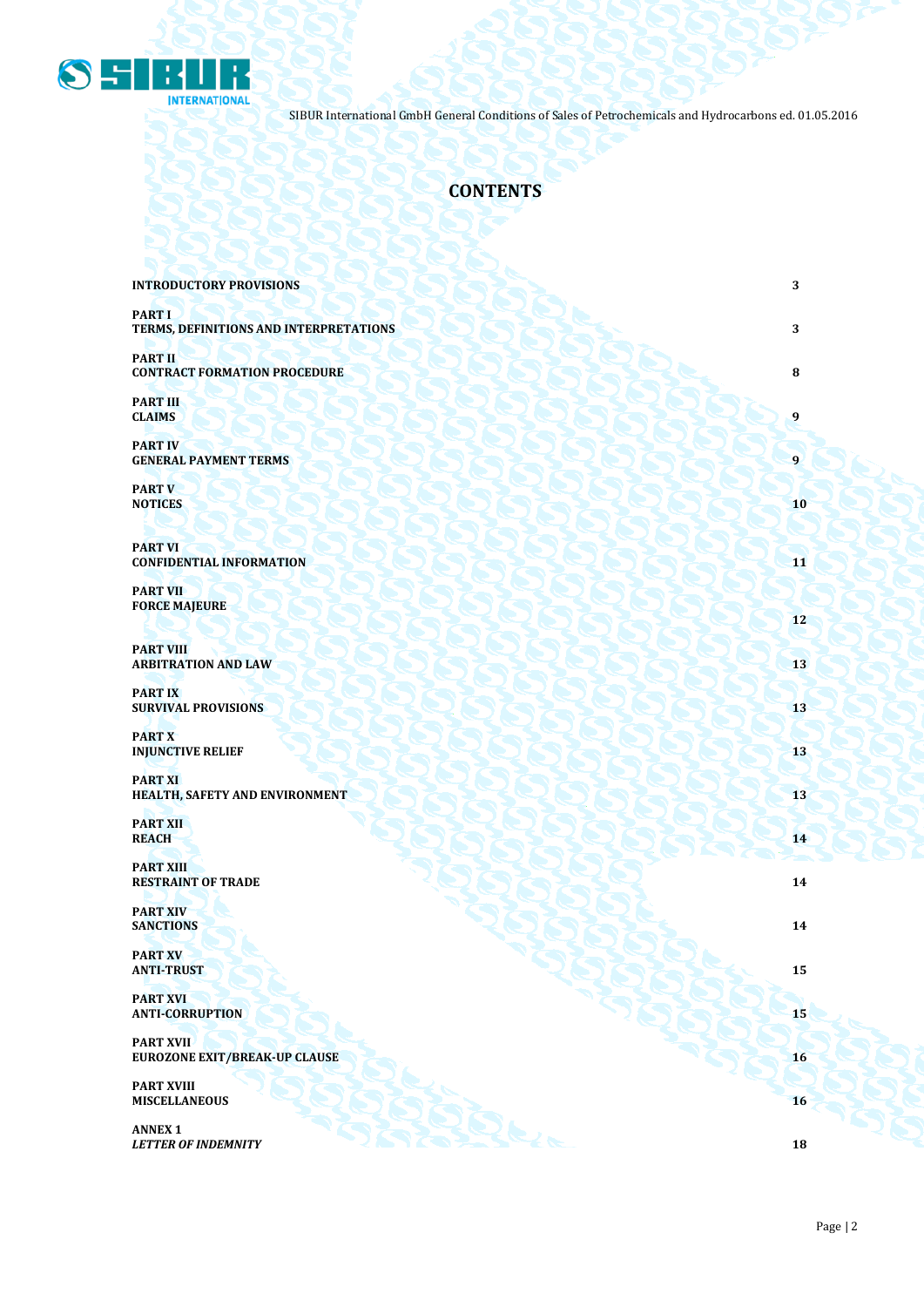

## **INTRODUCTORY PROVISIONS**

**A.** These **General Conditions** (the "**General Conditions**") supplementing Business Terms shall apply to all Contracts executed by and between SIBUR International GmbH and a Buyer into which Business Terms are incorporated by reference, whether such Contracts are entered into orally, in writing or otherwise (including, for the avoidance of doubt, electronically), unless otherwise expressly agreed in the Contract. The last version of the General Conditions existing and effective as of the Effective Date of the Contract shall apply to such Contract.

**B.** The General Conditions may be amended, revised, restated or supplemented by SIBUR International GmbH from time to time. The General Conditions are available a[t www.sibur-int.com/](http://www.sibur-int.com/)documents/.

**C.** If there is any conflict, ambiguity or inconsistency between the terms and conditions of the General Conditions and Business Terms and/or the terms and conditions of the Contract and/or Incoterms, the order of priority of such documents (from highest to lowest) shall be as follows:

- 1. the Contract; then
- 2. Business Terms; then
- 3. General Conditions; then
- 4. Incoterms.

**D.** All terms used, but not defined herein shall have the respective meanings set forth in the Contract and/ or in the Business Terms, subject to clause C above.

#### **PART I**

### **TERMS, DEFINITIONS AND INTERPRETATIONS**

**1.1.** The following terms when used in the Contract with initial capital letters shall have the respective meanings as defined below: "**Actual Contract Quantity**" shall mean the quantity of the Goods actually delivered by Seller to Buyer under the Contract.

"**Actual Monthly Quantity**" shall mean the quantity of the Goods actually delivered by Seller to Buyer under the Contract within a respective month of delivery.

"**Affiliate**" shall mean any person or entity that directly or indirectly controls, is controlled by, or is under the common Control of Seller or Buyer. "Control" for the purposes of this definition shall mean direct or indirect beneficial ownership of more than fifty per cent (50%) of the authorized share capital which provide voting rights or other voting interests in the entity in question.

"**Anti-Competitive Behavior**" shall mean any communication (by any means, whether electronic, written, verbal or otherwise), agreement (by any means, whether formal, informal, contractual, non-contractual, written or verbal) or other form of co-ordination or cooperation with any other competitor (whether past, present or potential) that is unlawful or otherwise restricted or prohibited under applicable competition Law and regulations.

"**Anti-Corruption Laws**" shall mean all applicable anti-bribery or anti-money laundering Law of any government, international or supranational organization, including without limitation, the U.S. Foreign Corrupt Practices Act of 1977, the UK Bribery Act 2010, the UK Anti-Terrorism, Crime and Security Act 2001, the UK Money Laundering Regulations 2007 and the UK Proceeds of Crime Act 2002, the UK Terrorism Act 2006 and the applicable country legislation implementing the OECD Convention on Combating Bribery of Foreign Public Officials in International Business Transactions or such other relevant laws of any other country in which business will be conducted (as the case may be).

"**Applicable Authority**" shall mean (i) any supranational organization or any state or political subdivision thereof, (ii) any authority exercising executive, legislative, judicial, regulatory or administrative functions on behalf of a supranational organization, a state or political subdivision thereof, including without limitation any supranational authority, government authority, ministry, agency, department, board, commission or instrumentality and subdivisions thereof, pursuant to the rights granted thereto by applicable Law.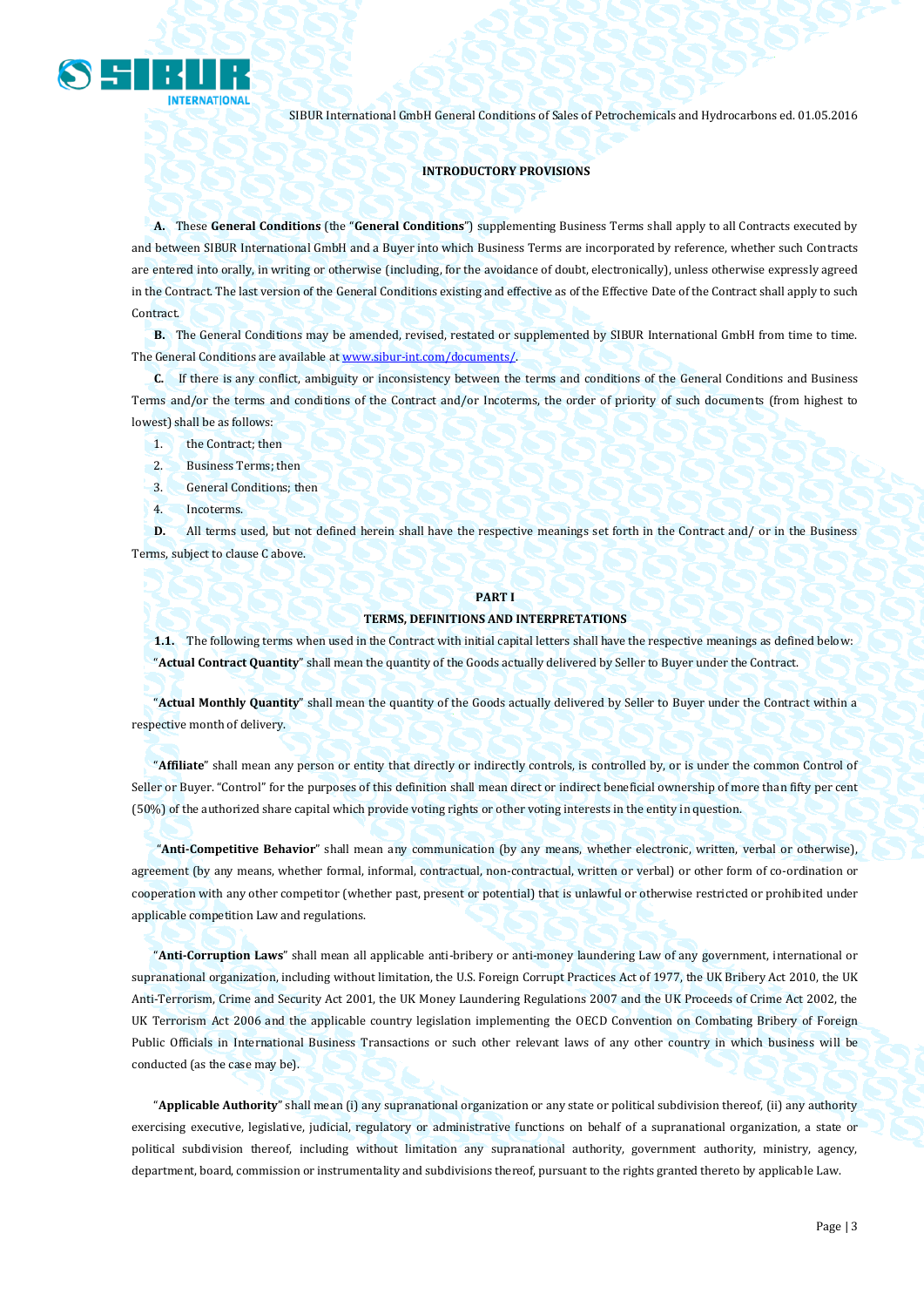

"**ASTM method**" shall mean the method of testing of the Goods based on the ASTM Standards for Materials, Products, Systems & Services in accordance with the procedure and regulations of ASTM as provided a[t www.astm.org.](http://www.astm.org/)

**"Bribery"** shall mean the offering, promising, giving, authorizing or accepting of any undue pecuniary or other advantage to, by or for any Applicable Authority or for anyone else in order to obtain or retain a business advantage or other improper advantage, including but not limited to in connection with public or private procurement contract awards, regulatory permits, taxation, customs, judicial and legislative proceedings.

Bribery often includes (but is not limited to):

(i) kicking back a portion of a Contract payment to government or party officials or to employees of contracting contractual counterparty, their close relatives, friends or business partners; or

(ii) using intermediaries such as agents, subcontractors, consultants or other Third Parties, to channel payments to government or party officials, or to employees of a contractual counterparty party, their relatives, friends or business partners.

"**Business Day**" or "**Working Day**" or "**Banking Day**" or "**Bank Day**" shall mean any day other than Saturday, Sunday or any public holiday on which banks are open for business in Moscow (Russian Federation), Vienna (Austria), New York (USA), London (England), and the country in which the Place of Destination is located .

"**Business Terms**" shall mean commercial terms and conditions, which shall be applicable to the respective Contract via reference in such Contract to such terms and conditions. Business Terms are available a[t www.sibur.int.com/documents/.](http://www.sibur.int.com/documents/)

**"Buyer"** shall mean a Party buying Goods as specified in the Contract.

**"Carrier"** shall mean any person or company contracted by Buyer or by Seller, as the case may be, to undertake to perform or to procure the performance of agreement with the Carrier by rail, road, sea or a combination thereof as may be applicable to the terms of delivery.

**"Certificate of Origin"** shall mean the document issued by Seller or the Manufacturer or a chamber of commerce or other agreed Third Party (as the case may be) specifying the country where the Goods were actually produced.

**"Certificate of Quality"** shall mean the document issued by the Seller or the Manufacturer in respect of the Goods confirming the quality of the Goods in accordance with the Contract.

"**CHF**" shall mean the official currency of Switzerland.

"**Confidential Information**" shall have the meaning set forth in the Part III of the General Conditions.

"**Consent**" shall mean any consent, approval, authorization, waiver, permit, grant, franchise, concession, agreement, licence, certificate, exemption, order, registration, declaration, filing, report or notice of, with or to any person (and "person" for this purpose shall mean any natural person, firm, partnership, association, corporation, company, limited liability company, trust, joint stock company, business trust, Applicable Authority or other organization or entity).

"**Container**" shall mean the type of container used for the delivery, transportation and/or storage of the Goods, as applicable.

"**Contract**" shall mean any contractual arrangement (whether oral, in writing, electronic or otherwise) relating to supply of Goods to Buyer by Seller into which Business Terms, and by extension the General Conditions, are incorporated by reference.

**"Corrupt Practices"** shall mean Bribery, Extortion or Solicitation, Trading in Influence and Laundering Corrupt Proceeds.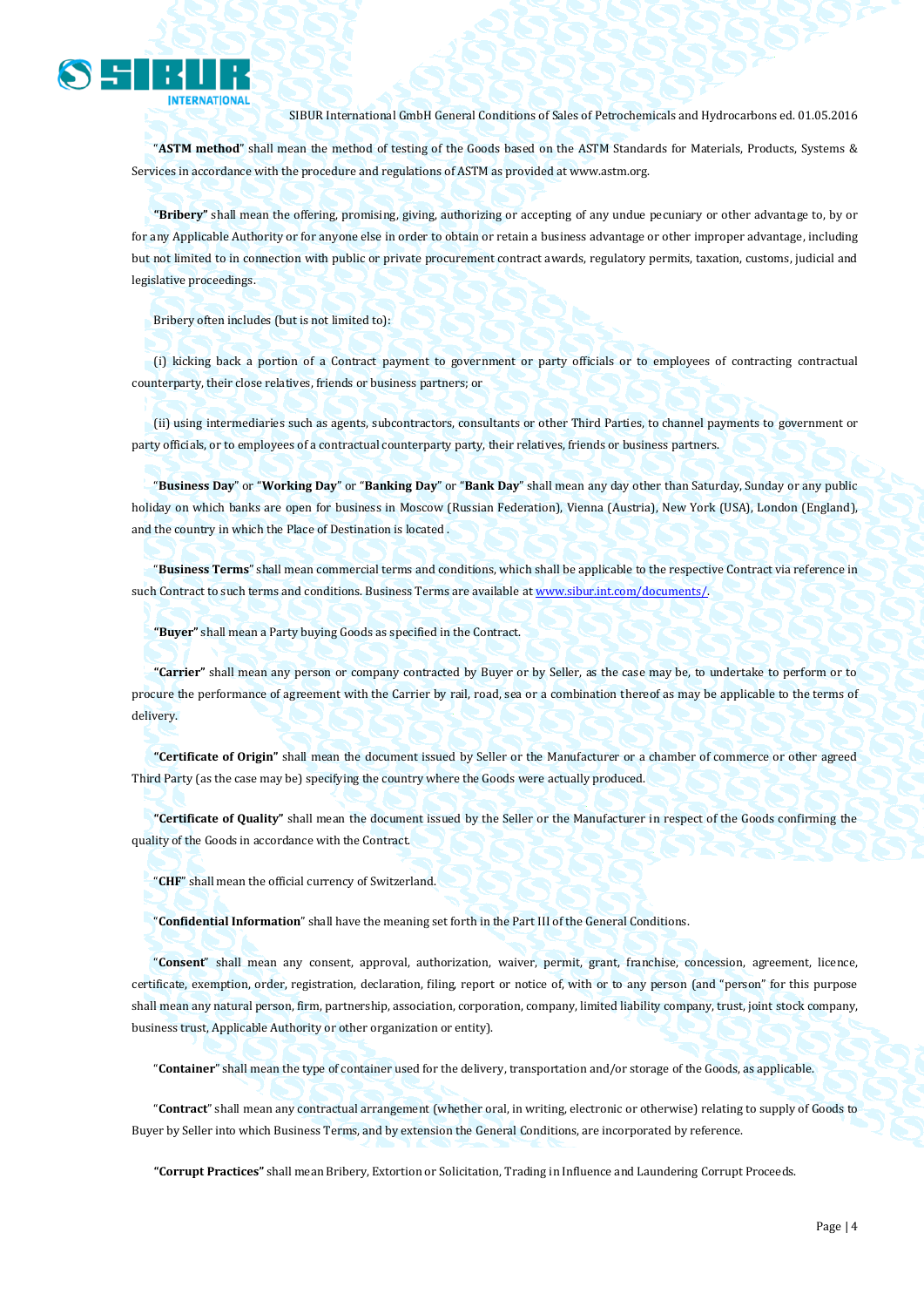

"**Day**" shall mean a calendar day.

**"Delivery Date"** shall mean the moment when the Goods are deemed delivered to the Buyer. The Delivery Date, and/or the means of determining the Delivery Date shall be as provided in the Contract.

**"Effective Date"** shall mean the date the Contract/Amendment shall take effect from.

**"ETA"** or **"Estimated Time of Arrival"** shall mean estimated time of arrival of the Vessel to the respective port.

"**EU**" shall mean the European Union and includes, where the context requires and/or when reference is made, to EU Regulations, the European Parliament, the Council of the European Union, the European Commission or other relevant regulatory body of the European Union.

"**Euro**" or "**EUR**" or "**€**" shall mean the official currency of the European Union.

"**Eurozone**" shall mean the group of member states of the EU which have adopted and fully incorporated the Euro as their lawful single and common currency in accordance with applicable EU Laws. A "member" used in reference to the Eurozone shall be construed accordingly.

"**Extortion or Solicitation**" shall mean the demanding of a bribe, whether or not coupled with a threat if the demand is refused.

"**Force Majeure Event**" shall have the meaning set forth in Part V of the General Conditions.

"**Goods**" shall mean the goods to be delivered by Seller to Buyer as specified in the Contract.

**"General** Conditions**"** shall mean the standard terms and conditions of the Contract, supplementing the Business Terms relevant to the Contract, as set out herein.

"**Governmental Approval**" shall mean any Consent of or from an Applicable Authority, including without limitation any certificates, licenses or permits issued by an Applicable Authority.

"**Incoterms**" shall mean the international commercial terms, the official publication by the International Chamber of Commerce No. 715, 2010.

**"Inspector"** shall mean an independent inspector appointed in accordance with the Business Terms to perform quality and quantity inspection of the Goods.

**"Inspector's Report"** shall mean any report, conclusion, opinion, certificate or other written document (or combination thereof) issued by the Inspector and the reflecting results of the Goods' quantity and quality inspection as described in the Business Terms.

"**ISPS Code**" shall mean the International Code for the Security of Ships and Port Facilities and the relevant amendments to CHAPTER XI of SOLAS (International Convention for the Safety of Life at Sea 1974), as amended from time to time.

**"Into Tank"** shall mean, in relation to a transfer, sale or purchase of the Goods whereby title to the Goods are delivered by transfer from one storage tank into another tank in the same storage facility, as may be provided for in the Contract.

**"Laundering Corrupt Proceeds "** shall mean the concealing or disguising the illicit origin, source, location, disposition, movement or ownership of property, knowing that such property is the proceeds of crime.

"**Law**" shall mean all applicable (i) provisions of all constitutions, treaties, statutes, laws, customs, codes, rules, regulations, ordinances or orders of any Applicable Authority, (ii) Governmental Approvals including without limitation any consent, approval, authorization, waiver, permit, grant, franchise, concession, agreement, license, certificate, exemption, order, permit, registration,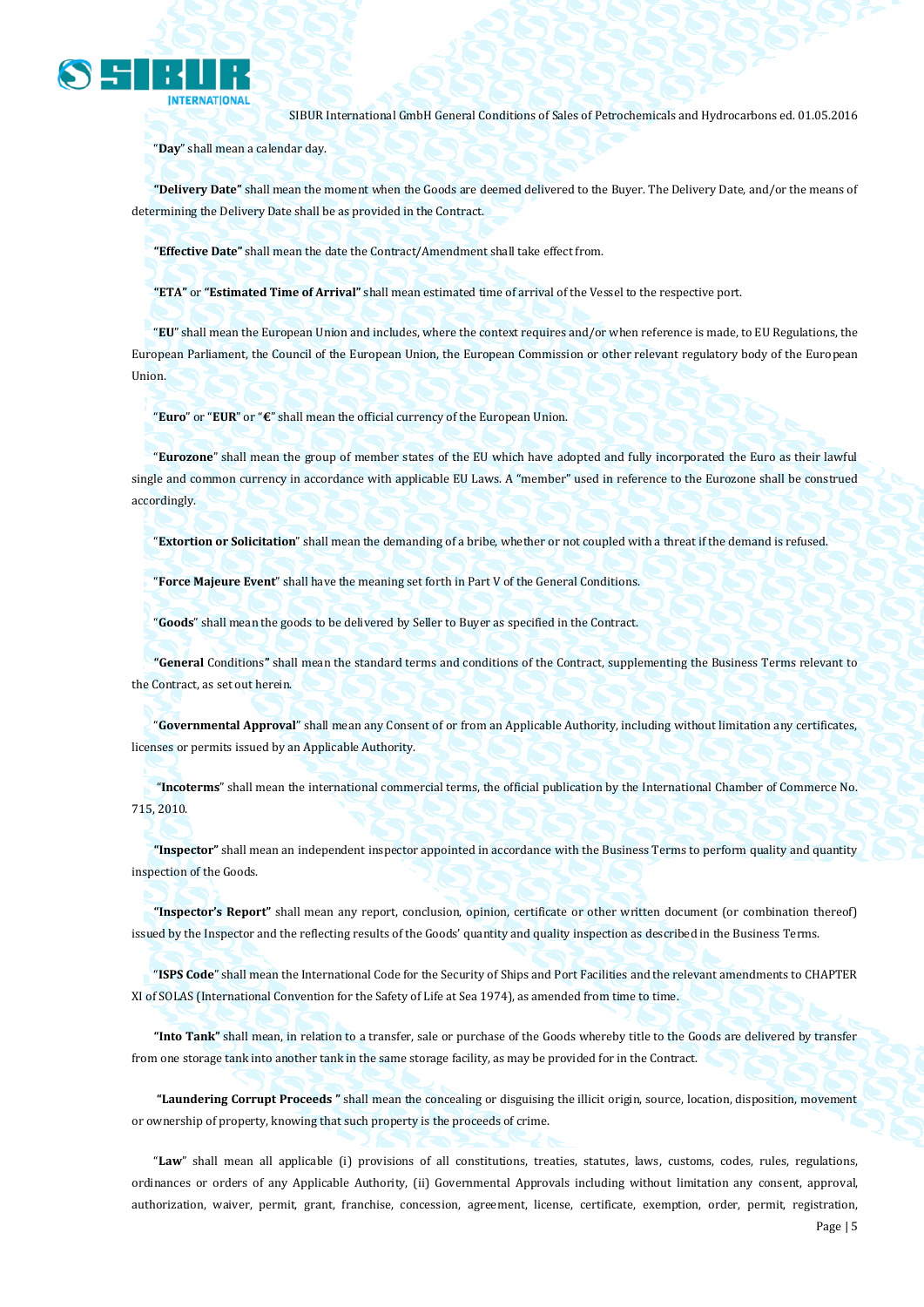

declaration, filing, report or notice of or from an Applicable Authority and (iii) orders, decisions, injunctions, judgments, awards and decrees of any Applicable Authority.

**"Letter of Credit"** or **"Stand-by Letter of Credit"** shall have the meanings set forth in the Uniform Customs and Practice for Documentary Credits, 2007 Revision, ICC Publication No. 600 (UCP).

**"Longstop Date"** shall mean the date set forth in the introductory paragraph of the Contract/Amendment.

"**Manufacturer**" shall mean the plant by which the Goods are produced.

"**MSDS**" shall mean material safety data sheet as provided in www.msds.com.

**"MT"** or **"mt"** shall mean metric tonne (a unit of 1,000 kilograms).

**"Nomination"** shall mean the nomination of the Vessel which is to be loaded with the Goods, as described in greater detail in the Business Terms (as applicable).

"**NOR**" shall mean the notice of arrival or notice of readiness tendered by the Vessel upon arrival of the Vessel at the Place of Destination (unloading port or customary anchorage or area or such other place as the Vessel may be ordered to await unloading), as applicable.

**"Packaging"** shall mean all products made of any materials of any nature to be used for the containment, protection, handling, delivery and presentation of the Goods, including (but not limited to) paper, wooden, plastic and metal boxes, bags, pallets, and not fall within the definition of Transport and Container as specified herein.

"**Party**" and "**Parties**" shall mean the parties to the Contract referred to individually and collectively.

**"Place of Destination"** shall mean the place the Goods shall be delivered as specified in the Contract.

**"Place of Shipment"** shall mean the place where the Goods are to be loaded (dispatched), which may be, without limitation (i) the Manufacturer's loading facility or a warehouse or storehouse, (ii) the loading port or Terminal, or (iii) any other place, as applicable and as may be specified in the Contract.

**"Planned Contract Quantity"** shall mean the quantity of the Goods set forth in the Contract agreed by the Parties to be delivered under the Contract during the term of the Contract.

**"Planned Monthly Quantity"** shall mean the quantity of the Goods set forth in the Contract agreed by the Parties to be delivered under the Contract in a calendar month.

**"Price"** shall mean the price per metric tonne of the Goods at which the Seller sells the Goods to the Buyer as stipulated in the Contract.

"**Purchase Order**" shall mean a document provided from the Buyer to the Seller indicating the quantity and type of Goods which the Buyer wishes to purchase under a Contract.

"**Quarter**" shall mean the period of the three consecutive calendar months commencing on 1st January ("Q I"), or 1st April ("Q II"), or 1st July ("Q III"), or 1st October ("Q IV").

"**RMB**" shall mean the official currency of the People's Republic of China.

"**RTC**"/"**Railway Wagon**" shall mean a vehicle designed for transportation of the Goods by rail.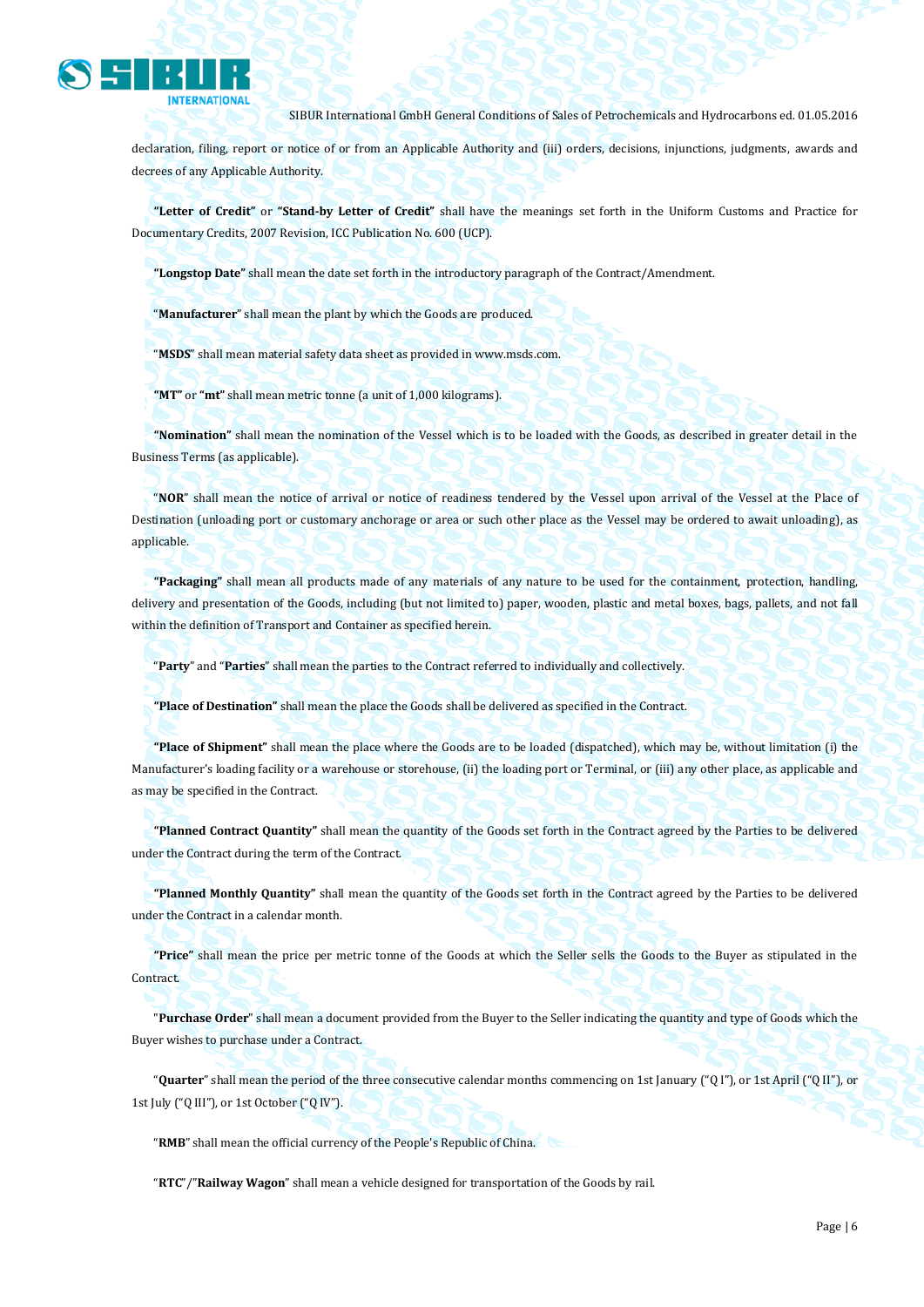

**"Sales Order Confirmation (SOC)"** shall mean the Seller's offer for delivery of the Goods to the Buyer on the certain terms and conditions specified therein. For the avoidance of doubt a SOC which is accepted by the Buyer shall be considered a Contract.

**"Sanctions"** shall mean restrictive and discriminatory measures in trade and economic fields adopted by any Applicable Authority in respect of other countries, groups of countries, individuals or legal entities with intent to force them to change their policies or specific actions. Sanctions can be expressed in full or partial embargo on imports/exports, the prohibition of entry and visa restrictions, blocking and freezing of assets, prohibition of financial transactions with the countries, individuals and entities specified above, including crossborder payments and investments.

"**Seller**" shall mean SIBUR International GmbH, the seller of the Goods under Contracts.

"**Shipment**" shall mean the certain quantity of the Goods to be delivered by Seller to Buyer at any one time under a single Transport Document or document of title (as applicable).

"**Shipment Date**" shall mean the date stamped on the Transport Document at the Place of Shipment.

"**Shipment Period**" shall mean the range of the dates within which the Goods are to be dispatched by Seller from the Place of Shipment.

"**Specification**" shall mean the specification describing the quality of the Goods as agreed by the Parties and set forth in the Contract.

**"Spot Contract"** shall mean the Contract for a single shipment.

"**Tax**" or "**Taxes**" shall mean all (i) taxes, fees, duties, tariffs, levies, imposts, or other public charges of any kind, including, without limitation, taxes, required contributions or other charges on or with respect to income, franchise, gross receipts, property, sales, use, profits, capital stock, payroll, employment, social security, health insurance fund, pension fund and other social funds, workers compensation and unemployment or related compensation, (ii) taxes or charges in the nature of excise, withholding, ad valorem, stamp, transfer, value added or gains taxes, (iii) license registration or documentation fees, (iv) customs duties, tariffs and similar charges of any kind whatsoever and (v) any interest, penalties, additions to tax or additional amounts imposed by any taxing Applicable Authority with respect to those items enumerated in clauses (i), (ii), (iii) and (iv) of this definition.

**"Term Contract"** shall mean a Contract with a mechanism which allows the Buyer to place repeat orders for the delivery of Goods over a defined period of time.

**"Terminal"** shall mean a facility where the Goods are stored and handled, including incoming and outgoing movements.

"**Third Party**" shall mean any person or entity other than a Party to the Contract.

**"Total Goods Value"** shall mean the amount, calculated by multiplying the Actual Contract Quantity by the Price.

"**Trading in Influence**" shall mean the offering or Solicitation of an undue advantage in order to exert an improper, real or supposed influence with a view of obtaining from a public official an undue advantage for the original instigator of the act or for any other person.

**"Transport"** shall mean containers, tank cars, cisterns, other means of transport used for the Goods delivery, transportation, storage, etc.

**"Transport Document**" shall mean the document that serves as an evidence of acceptance and receipt of the Goods for transportation (Bill of Lading, Railway bill, CMR, etc. as the case may be) as described in greater detail in the Business Terms.

"**Transportation Information**" shall mean the information required for the Party arranging transportation of the Goods to properly execute such obligation in accordance with the terms and conditions of the Business Terms.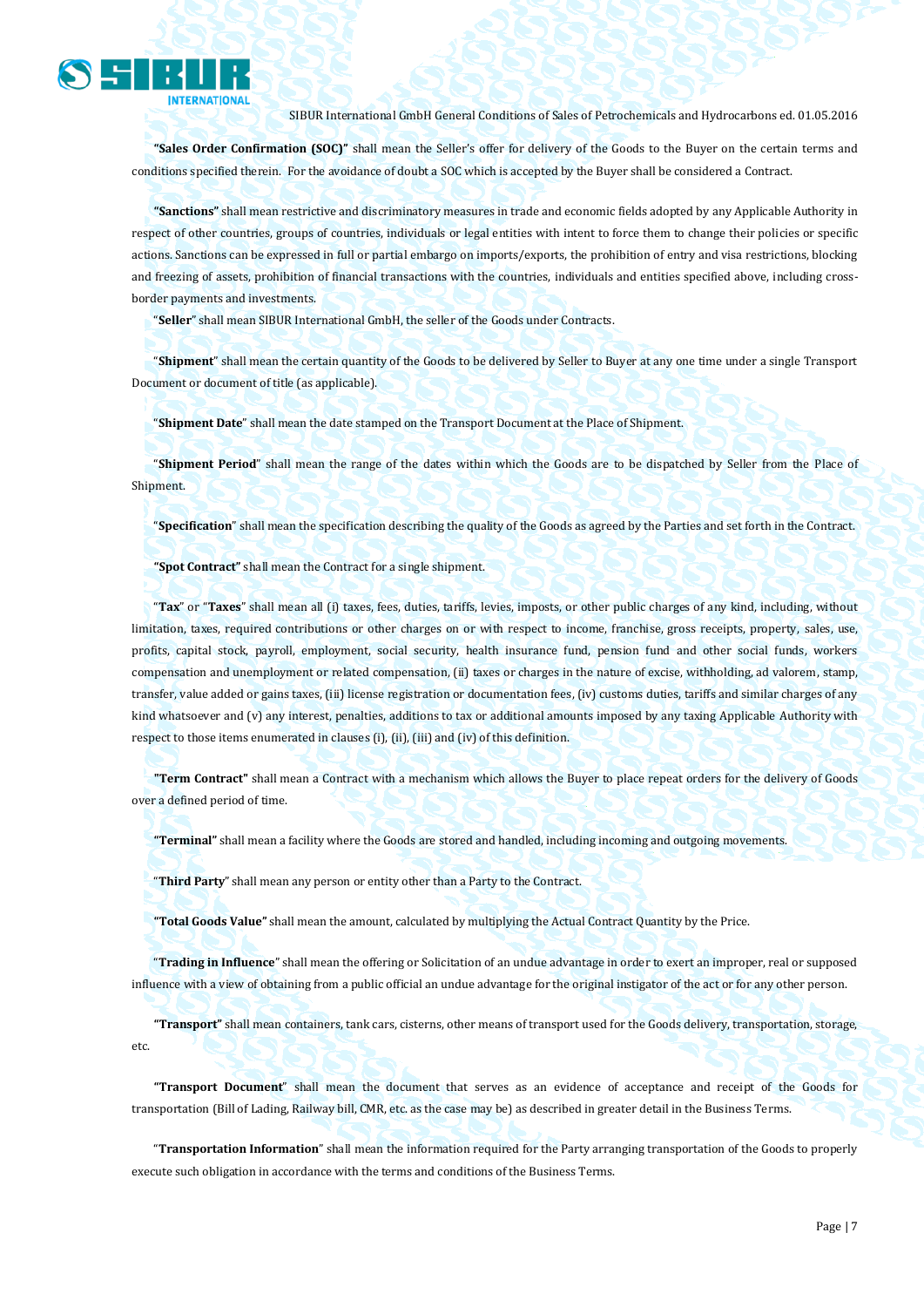

**"Transport Return Date**" shall mean the period within which the Buyer shall return the Transport (when applicable) at the address specified in the Contract.

"**Truck**" shall mean a vehicle used for transportation of Goods by road.

"**USD**" or "**US Dollar**" or "**Dollar**" or "**US\$**" or "**\$**" shall mean United States Dollars, the lawful official currency of the United States of America.

**"Verification Act"** shall mean verification report (act) executed between the Buyer and the Seller and confirming the quantity of and amount paid for the delivered Goods for a particular period and as described in greater detail in the Business Terms.

"**Vessel**" shall mean the ship contracted by the Buyer or the Seller, as the case may be for delivery of the Goods (if applicable).

**1.2. Headings**. Any heading, article, boxes, clause, subclause, section, subsection, paragraph, part and table heading herein, in the Business Terms and the Contract are inserted for purposes of convenience only and shall not affect in any way the meaning or interpretation of the General Conditions, Business Terms or the Contract.

**1.3. Reference to articles, clauses, etc.** Save where the context requires otherwise, references to Articles, Boxes, Clauses, Subclauses, Sections, Subsections, Parts, Paragraphs, Tables, Annexes, Appendices and the like shall be references to the articles, boxes, clauses, subclauses, sections, subsections, parts, paragraphs, tables, annexes, appendices and the like of the Contract and/or Business Terms and/or the General Conditions, when made in the Contract and/or Business Terms, and/or the General Conditions respectively.

**1.4. Singular and plural**. In the Contract and/or Business Terms, and/or the General Conditions, the singular shall include the plural and vice versa and the word "including" shall be deemed to be followed by the phrase "without limitation", references to any gender shall include a reference to the other gender; references to other agreements or to any statute, rule or regulation or instrument shall mean the same as amended, modified or replaced from time to time.

**1.5. Herein, hereunder, hereinafter**. The terms "herein", "hereunder", "hereinafter" and similar terms shall be interpreted to refer to the Contract and/or Business Terms, and/or the General Conditions, when made in the Contract and/or Business Terms, and/or the General Conditions respectively, unless otherwise follows from the context.

**1.6. Reference to period**. The Gregorian Calendar shall apply to the Contract, Business Terms and General Conditions and where any period in days, weeks, months or years is referred to in the Contract, Business Terms and General Conditions, such period shall be calculated in days, weeks, months or years respectively, of the Gregorian Calendar, unless expressly provided otherwise (and the day on which any such period is expressed to commence shall not be counted for the purpose of such period's calculation).

**1.7. Writing**. A reference to "writing" or any cognate expressions is a reference to any mode of representing or reproducing words in a visible non-transitory form and includes fax and e-mail. Any correspondence made in frame of the performance of the Contract may be submitted per fax or email pursuant to Part V hereof.

**1.8. Including**. Any phrase introduced by the terms "including" or "in particular", or any cognate expression, shall be construed as illustrative and not limiting of any preceding words.

### **PART II**

### **CONTRACT FORMATION PROCEDURE**

#### **SECTION A - GENERAL PROVISIONS**

**2.1.** If the Buyer wishes to buy any Goods from the Seller, the Parties shall negotiate in good faith either: (i) a Term Contract (in accordance with the provision of Section B of Part II below); or a Spot Contract (in accordance with the provisions of Section C of Part II below).

**2.2**. If notwithstanding clause 2.1. the Parties agree the terms of a Contract by some other method, these General Terms and the applicable Business Terms for the Goods shall govern that Contract and no other terms, including for the avoidance of doubt any of the Buyer's standard purchasing terms, shall apply to any such Contract. For the avoidance of doubt, the Seller shall not be obliged to accept any Purchase Orders or requests for Goods to be delivered to Buyer where the Buyer does not place a Purchase Order in accordance with the procedures established in Section B and/or Section C below.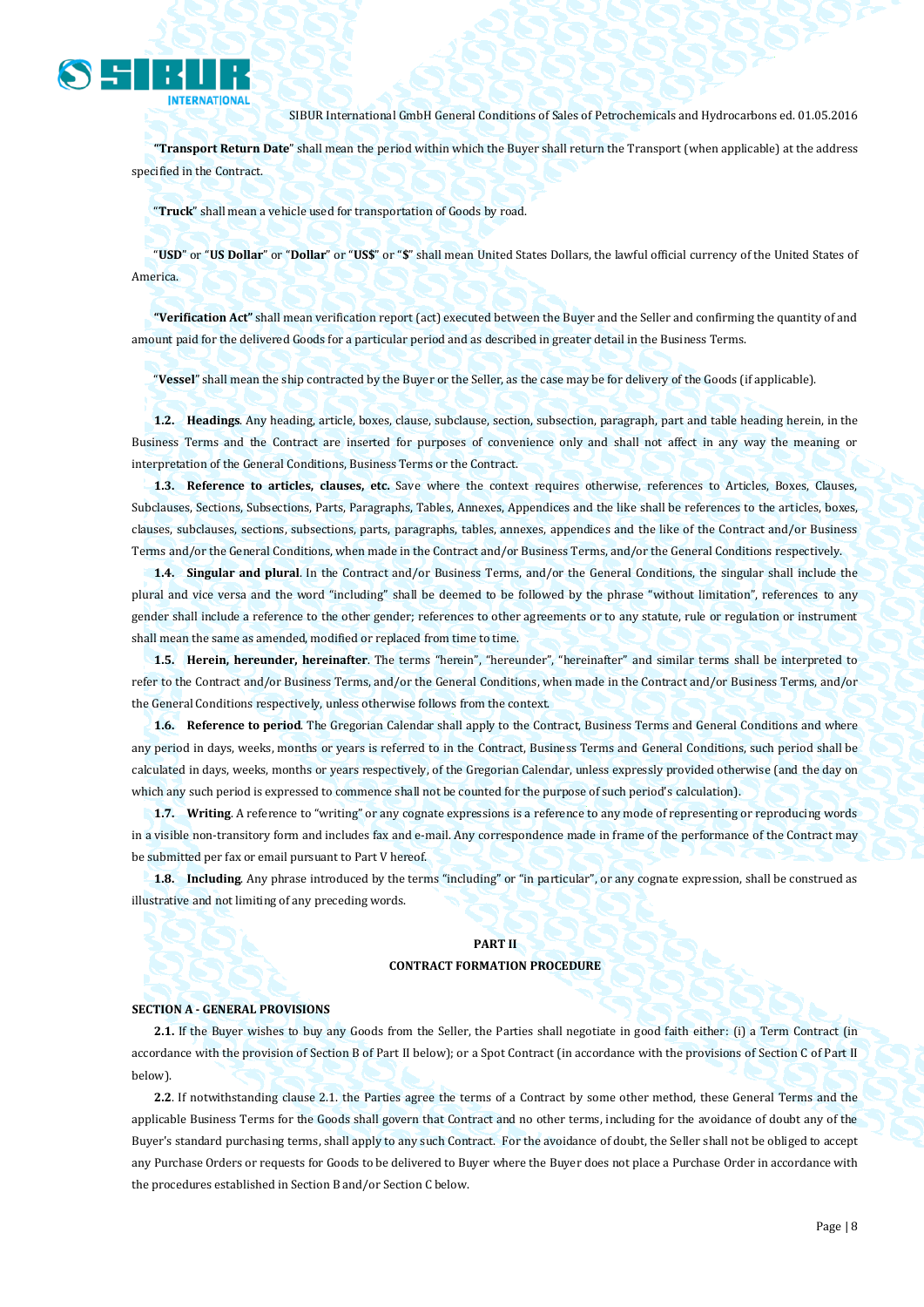

**2.3.** All Spot Contracts shall be validly concluded between the Parties at the time where either: (i) the Contract is executed and signed by both of the Parties; or (ii) subject to clause 2.4, and after the Seller has sent a draft of the Contract to the Buyer by email, the Seller receives an email confirmation from the Buyer that the Buyer accepts the without any further modifications. All Term Contracts shall be validly concluded between the Parties at the time where the Contract is executed and signed by both of the Parties.

**2.4.** The Purchase Order, the Sales Order Confirmation and any other communication given or made by the Parties in connection therewith (including confirmation of the Purchase Order or acceptance of the Sales Order Confirmation (as the case may be)), hereinafter the "Communication", shall be in writing. Communications may be delivered either: (i) in hard copy which, in the case of Purchase Orders, SOCs and notifications from the Buyer that it accepts an SOC, shall be signed by an authorized representative of the relevant Party; or (ii) through email correspondence from the e-mail addresses and contact persons of the Parties designated by the Parties in the Term Contract or in official confirmation letter from the Buyer.

**2.5.** If the Seller receives any Communication from the Buyer which was sent from someone other than the contact person or email address specified in the Term Contract or in official confirmation letter from the Buyer, and the Buyer has not notified the Seller in advance of any change of contact person or email address, the Seller may in its sole discretion choose to treat the Communication as invalid and not received.

**2.6.** Subject to clause 2.5., including in any circumstances where the Seller has elected not to treat a Communication as invalid in accordance with clause 2.5., each Party warrants to the other that any Communication sent by it shall be made with the full authorization of that Party.

**2.7.** The date of receipt of the Communication shall be at the earlier of: the time the recipient acknowledges receipt; and twenty four (24) hours after transmission, unless the sender receives notification that the email has not been successfully delivered.

#### **SECTION B - FORMATION OF TERM CONTRACTS**

**2.8.** The Seller and the Buyer may execute a draft of a Term Contract which incorporates by reference these General Terms and the appropriate Business Terms.

At any time when the Buyer wishes to purchase Goods in accordance with the terms of the Term Contract, it shall send to the Seller a Purchase Order. The Purchase Order shall specify: (i) the type of Goods which the Buyer wishes to purchase, (ii) quantity of the Goods, (iii) delivery location, (iv) price (v) Buyer's order number and the Frame Contract Number specified on the Term Contract; and (vi) other information concerning the Goods delivery.

**2.9.** The Seller shall notify the Buyer of its confirmation or proposed amendments to the Purchase Order by sending to the Buyer the Sales Order Confirmation. The Buyer shall consider and accept the Sales Order Confirmation in accordance with clause 2.3. within the period of time provided for in the Sales Order Confirmation. If a Sales Order Confirmation is not accepted by the Buyer within the timeframe specified in the Sales Order Confirmation, the Seller's offer to deliver the Goods to the Buyer in accordance with the terms of the Sales Order Confirmation shall be regarded as rescinded, and Buyer shall be required to place a new Purchase Order if it wishes to purchase these Goods. Upon the Buyer's acceptance of the Sales Order Confirmation as described in this clause, the Sales Order Confirmation shall constitute a binding Contract for the Seller to sell, and for Buyer to purchase, the Goods specified under the terms and conditions of the SOC.

#### **SECTION C - FORMATION OF SPOT CONTRACTS**

**2.10.** If the Buyer wishes to purchase Goods under a Spot Contract, it shall send to the Seller a Purchase Order in accordance with clause 2.3. The Purchase Order shall specify: (i) the type of Goods which the Buyer wishes to purchase, (ii) quantity of the Goods, (iii) delivery location, (iv) price (v) Buyer's order number and (vi) other information concerning the Goods delivery.

**2.11.** The Seller shall notify the Buyer of its confirmation or proposed amendments to the Purchase Order by sending to the Buyer the Sales Order Confirmation in accordance with clause 2.3. The Buyer shall consider and accept the Sales Order Confirmation by email in accordance with clause 2.3. within the term provided in the Sales Order Confirmation. If a Sales Order Confirmation is not accepted by the Buyer within the timeframe specified in the Sales Order Confirmation, the Seller's offer to deliver the Goods to the Buyer in accordance with the terms of the Sales Order Confirmation shall be regarded as rescinded and Buyer shall be required to place a new Purchase Order if it wishes to purchase these Goods. Upon the Buyer's acceptance of the Sales Order Confirmation as described in clause 2.3., the Sales Order Confirmation shall constitute a binding Contract for the Seller to sell, and for Buyer to purchase, the Goods specified under the terms and conditions of the SOC.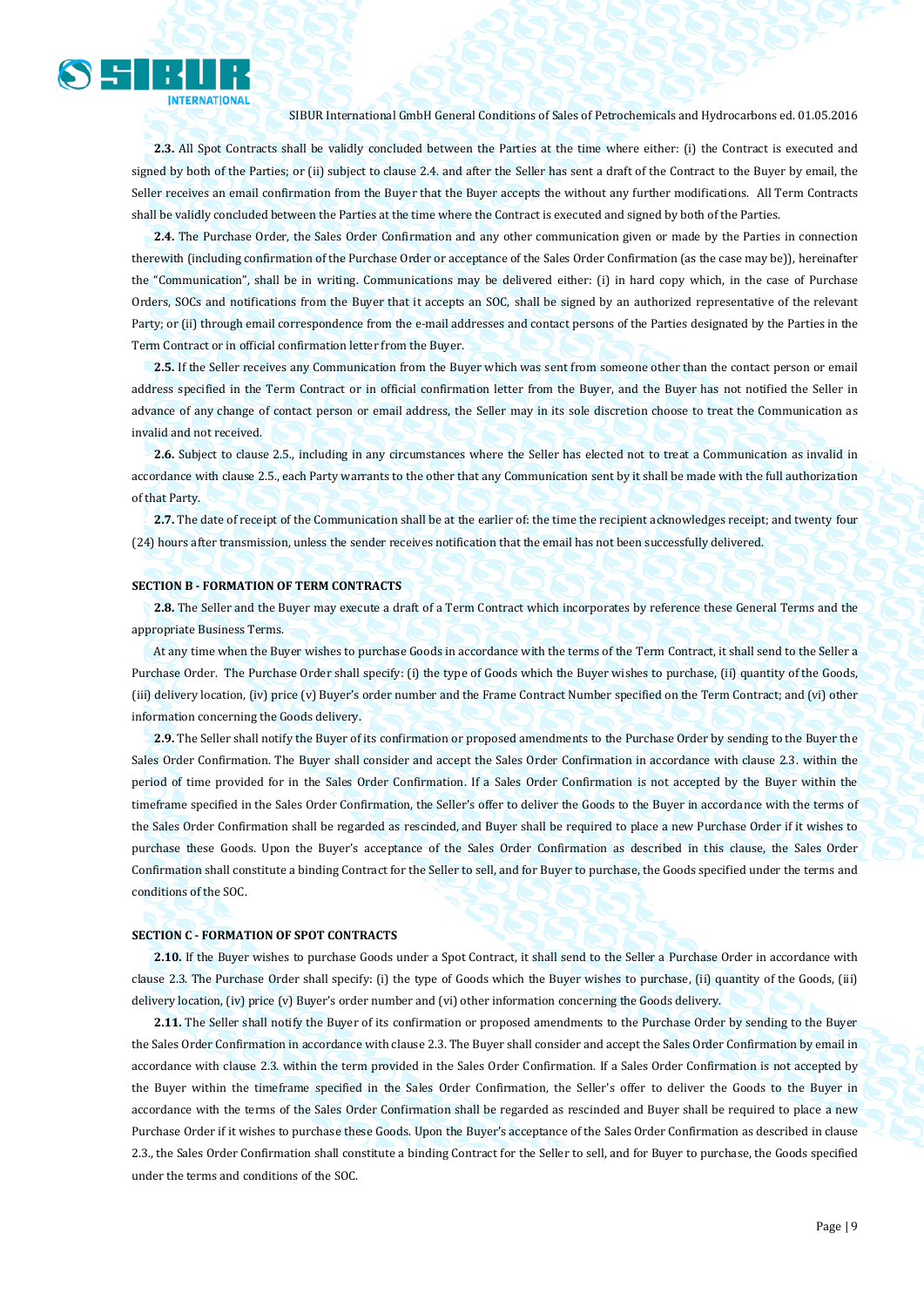

## **PART III**

## **CLAIMS**

**3.1.** Claims if any on quality or quantity of the Goods to be provided by the Buyer to the Seller within 30 (thirty) Days after the Delivery Date, unless the Contract provides otherwise. If the Buyer fails to make a claim within the agreed period of 30 (thirty) Days after the Delivery Date such claim will automatically be considered as time barred, null and void, and such delivered Goods shall be deemed accepted by the Buyer and in accordance with all terms and conditions of the Contract, and further claims in respect of the quality of the Goods are not permitted and may not be enforced.

**3.2.** The Buyer shall not be entitled to use a claim in relation to a particular Shipment of Goods as a basis for refusal to accept other Shipments of the Goods delivered under the Contract, or the Goods delivered pursuant to any other Contract agreed between the Parties.

**3.3.** Unless otherwise specified in the Contract and subject to clauses 3.1 and 3.2 above, any cause of action and/or claim that Buyer may have against Seller under the Contract shall be brought within one (1) year after the cause of action and/or claim accrues, failing which the Buyer shall be deemed to have waived its rights relating thereto**.**

### **PART IV**

#### **GENERAL PAYMENT TERMS**

**4.1.** Time of payment. Time for payment shall be of the essence, without limitation as to prepayment conditions or payment via the Letter of Credit.

**4.1.1.** Bank details. Bank details of the Seller shall be indicated in the invoice. The Buyer shall make payment in accordance with the Contract by wire transfer indicating the number and the date of the Contract/Amendment and the number and the date of the invoice issued by the Seller in the bank payment reference.

**4.1.2.** Payment documents. Save as otherwise provided in the Contract or herein, the Buyer shall effect payment against presentation of the Seller's commercial and Transport Document/Certificate of ITTT (in relation to Into tank delivery). Should the Seller not be able to provide the Buyer with such documents at the payment due date, the Buyer shall nevertheless effect payment against presentation of Letter of Indemnity (LOI) in the Seller's standard form enclosed at Annex 1 hereto.

**4.1.3.** SWIFT confirmation. The Buyer shall provide the Seller with a copy of SWIFT confirmation within 1 (one) Business Day after the payment have been delivered to the Buyer's bank.

**4.1.4.** VAT. Unless the Contract provides otherwise, the Price is exclusive of any VAT and the Seller shall have the right to invoice the Buyer for any such VAT.

**4.1.5.** The date of payment. The date of payment is the date when 100% (one hundred per cent) of the amount specified in the Seller's invoice is credited to the Seller's bank account.

**4.1.6.** Withholdings and gross-up. Unless the Contract provides otherwise, all payments due or payable to the Seller under the Contract shall be paid in full, regardless of whether the Buyer is required to withhold or to apply any Taxes on payments made under the Contract. If the Buyer is required to withhold or to apply any Taxes on payments made under the Contract, then the Buyer shall increase the amount of each such payment so that the Seller bank account is actually credited with the full sum due and payable under the Contract as if no such Taxes had been deducted, regardless of any withholdings or application of any Taxes on payments made under the Contract. The Total Goods Value and all other amounts payable by the Buyer to the Seller under the Contract shall be payable without the right to any discount, deduction, set-off, lien, claim or counter-claim.

**4.1.7.** Interest. If the Total Goods Value or any other amounts due by the Buyer to the Seller under the Contract are not paid when due, interest shall accrue and be payable on all amounts outstanding until payment in full is received into the Seller's bank account as described in Business Terms.

**4.1.8.** Banking expenses. All expenses of the Seller's bank and at the Seller's correspondent bank shall be for the account of the Seller. All expenses outside the Seller's bank and at the Seller's correspondent bank shall be for the account of the Buyer.

**4.1.9.** Verification Act. On a quarterly basis a Verification Act should be fully executed by both Parties. The Seller shall send by fax or by email to the Buyer the Verification Act signed by the Seller once in each calendar quarter. Within 2 (two) Days from the date of receipt of the Verification Act signed by the Seller the Buyer shall check the information therein, and provide the Seller with its substantiated objections (if any). The Seller shall consider such objections within 7 (seven) Days and either correct the Verification Act accordingly or agree with the Buyer the Verification Act to be executed by both Parties.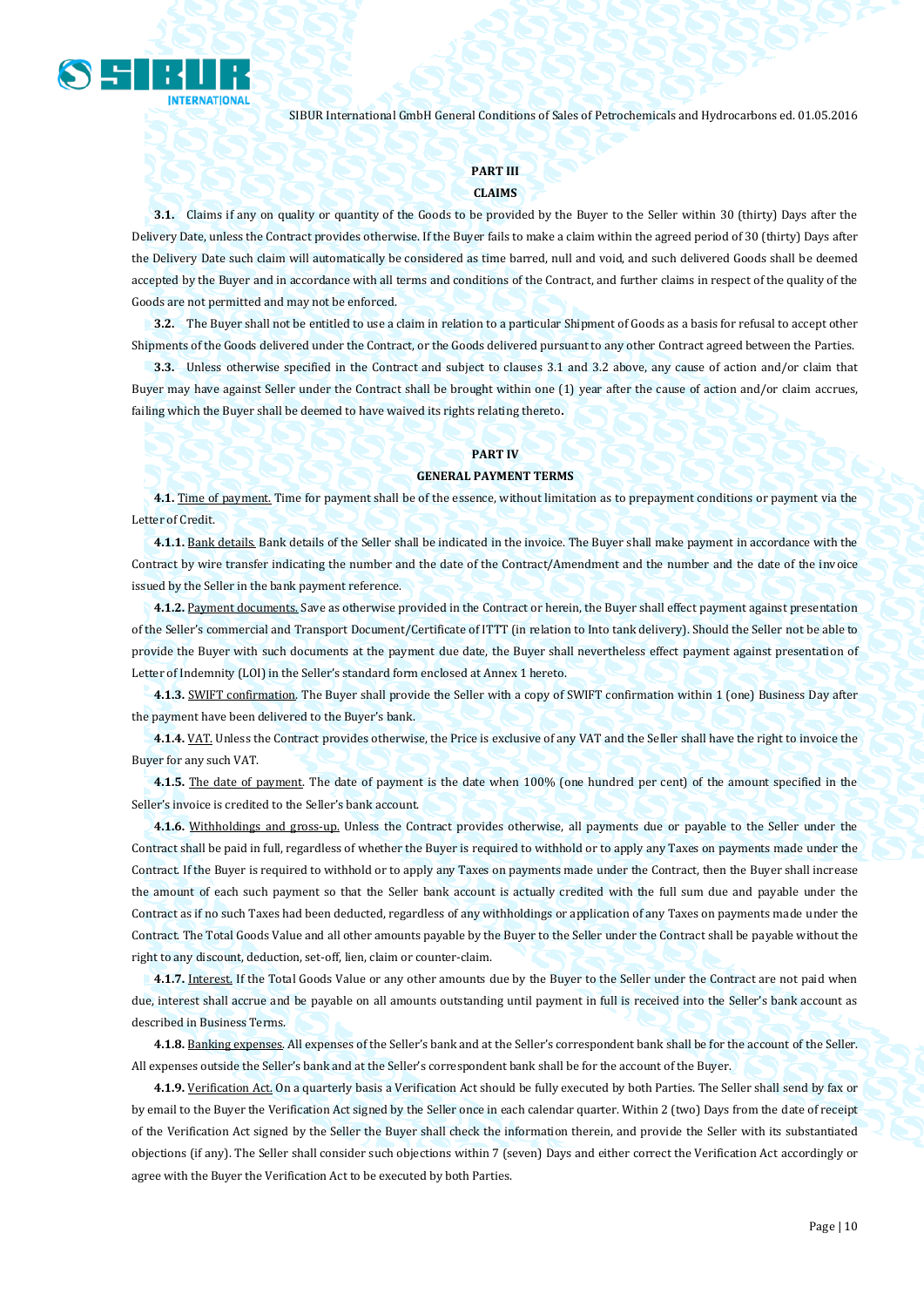

**4.1.10.** Defective Performance of Obligations. In the event the Buyer fails to perform or delays performance of any obligations under the Contract at least two (2) times during any rolling six (6) month period or if any obligations are past due for more than for one (1) month, then the Seller may elect by written notice to the Buyer: (i) to change the payment terms applicable between the Buyer and the Seller to Prepayment and/or (ii) to request from the Buyer additional reasonable means of security of obligations, which the Buyer must provide within fifteen (15) Business Days following the relevant request. The change shall come into force with the next dispatch of the Goods after the notification. The Seller is entitled to suspend delivery of the Goods until the Goods are paid and/or additional security of obligations is provided. In addition to the foregoing should the Buyer fails to perform any of its payment obligations (including interest payment) for more than for three (3) days the Seller shall be entitled to suspend the shipment of the Goods till the moment when all obligations are fulfilled by the Buyer in full. Such suspension shall not constitute a delay for the purposes of liquidated damages.

**4.1.11.** Multicurrency. The Parties hereby agree that notwithstanding the currency specified in price determination of the Goods in the Contract the currency of the payment may be any of the following currencies: USD, EUR, RMB or Swiss francs (CHF).

The Buyer shall make all payments under the Contract strictly in the currency specified in the respective invoice issued by the Seller and according to the bank details (hereinafter the "Bank Details") specified in the respective invoice.

The conditions of this clause 4.1.11 are of the essence and breach of this Part shall be deemed a Material Breach for the purposes of the Contract.

The payment shall be effected at the exchange rate of the European Central Bank ("ECB"). The invoice amount shall be converted into another currency by using the foreign exchange rate of the European Central Bank ("ECB"), rounded to four decimal places, quoted at 14:15 hours Central European Time as reported on the ECB web site (www.ecb.int), one day before the Payment Date.

For the purposes of this Clause:

"Payment Date" means the value date indicated in a SWIFT message (or other accepted means of written interbank payment instructions) with payment instructions (or in the other respective payment document if applicable) for the respective payment.

## **PART V NOTICES**

**5.1.** Any consent, approval or notice required or permitted to be given or made in the course of performance of the Contract by one of the Parties to the other Party shall be in writing and shall be delivered in person or by Federal Express, DHL (or other recognised international courier service requiring signature upon receipt) or by facsimile or email (as evidenced by a paper copy of such email). In proving the giving of a communication, it shall be sufficient to prove that, if delivered by courier, delivery was made to the appropriate address specified in the Contract and posted by an appropriate courier (in case of delivery by person or by post), or, if sent by fax, the fax was properly transmitted to the appropriate fax number specified in the Contract, or, if sent by email, the email was sent to the appropriate email address and to contact person specified in the Contract.

**5.2. The date of receipt**. The date of receipt of the Notice, demand or other communication will be (i) if delivered by hand, at the time of delivery, (ii) if delivered by courier – on the fourteenth (14<sup>th</sup>) Day after the same is so mailed, except in the event of disruption of the postal service in which event the notice, demand or other communication will be deemed to be received only when actually received; (iii) if sent by fax, at the time of transmission; and (iv) if sent by email, at the earlier of: the time a return receipt is generated automatically by the recipient's email server; the time the recipient acknowledges receipt; and twenty four (24) hours after transmission, unless the sender receives notification that the email has not been successfully delivered.

**5.3. Change of notice details**. Either Party shall promptly notify the other Party in writing as to the change of notice details of the Party and the new details to which notice shall be given to it thereafter.

**5.4. Originals**. Where original documents are required to be delivered in accordance with the Contract, such documents shall be sent either by certified mail or by courier to the postal address of the receiving Party as stipulated in the Contract.

**5.5. Language of the correspondence**. All correspondence concerning the Contract shall be conducted in English (unless otherwise agreed by the Parties in the Contract).

## **PART VI**

### **CONFIDENTIAL INFORMATION**

**6.1.** In connection with the Contract a Party (the "**Receiving Party**") may discover, receive, or otherwise acquire, whether directly or indirectly, information related to the other Party (the "**Disclosing Party**") or Affiliates of the Disclosing Party or its Affiliates' businesses,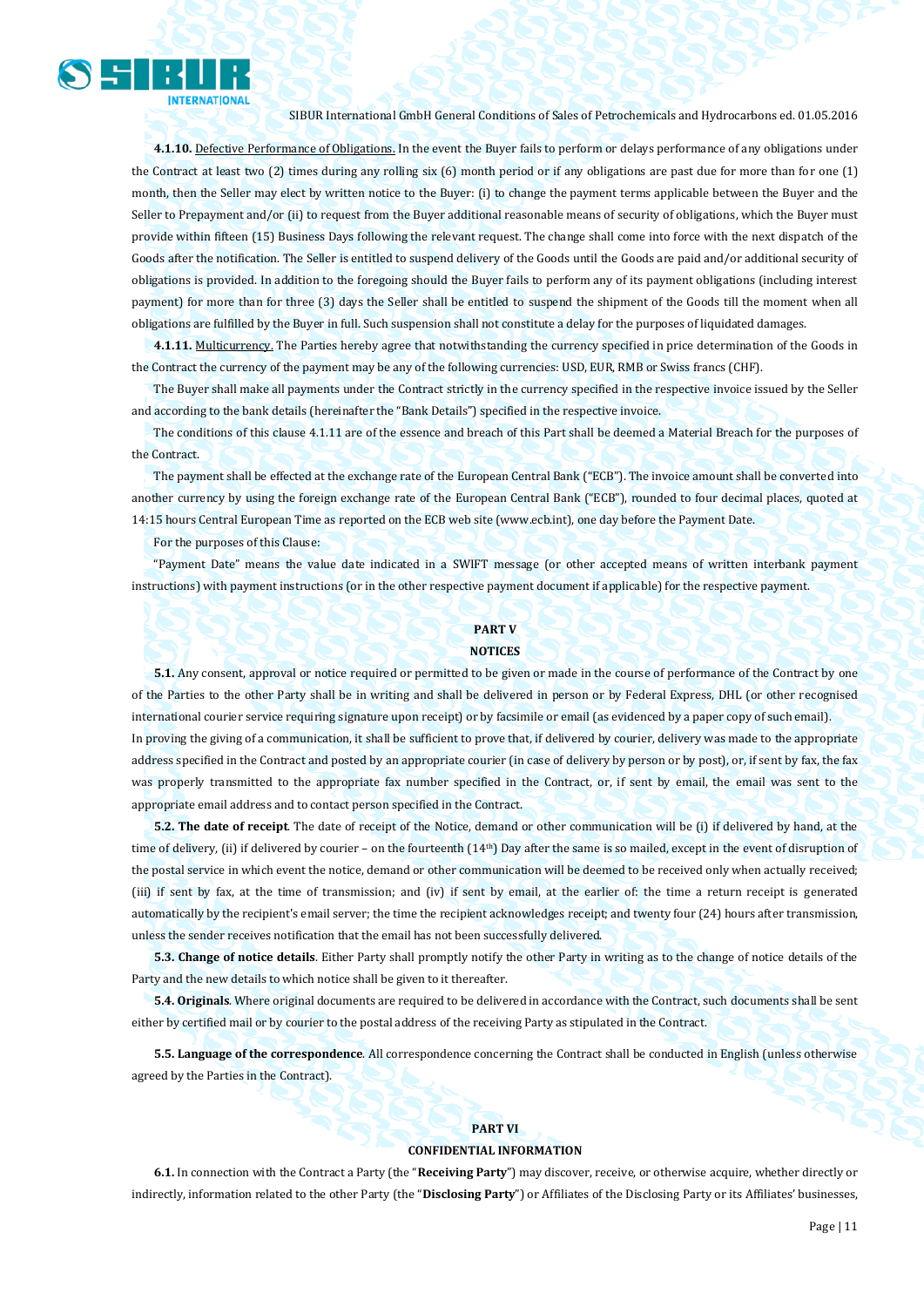

or information of Third Parties that the Disclosing Party is obligated to keep confidential (collectively, in whatever form or medium, "**Confidential Information**"). Confidential Information shall not include information (i) that is, or becomes, publicly known through no wrongful act or omission, direct or indirect, of the Receiving Party or its officers, directors, employees, consultants or agents, (ii) that was already known to Receiving Party without obligations of confidentiality prior to receipt from Disclosing Party, as reasonably evidenced by the Receiving Party, and was legitimately in the Receiving Party's possession, without any obligation to keep such information confidential, (iii) that the Receiving Party independently develops without the use of any Confidential Information of the Disclosing Party, or (iv) that the Receiving Party receives or has received on a non-confidential basis from a source other than the Disclosing Party that is entitled to disclose the same to the Receiving Party; provided, however, that the Receiving Party is able to provide the Disclosing Party with the documentary evidence regarding any of the exceptions (if any) or as required in connection with any rules or requirements of any stock exchange on which such Party is listed or may be listed, or as may otherwise be required by applicable Law.

**6.2.** The Receiving Party shall (i) use the Disclosing Party's Confidential Information solely in connection with exercise of its rights or performance of its obligations under the Contract, and (ii) disclose the Disclosing Party's Confidential Information only as necessary to the Receiving Party's officers, employees, Affiliates, consultants, including legal advisors and auditors whose duties relate to the Contract and reasonably require familiarity with such information in order for the Receiving Party to perform its obligations or exercise its rights under the Contract and who are bound by a legally enforceable written obligation of confidentiality with terms that are the same as, or more stringent than, those set out herein. Each Receiving Party shall be liable for any losses and/or damages incurred by the Disclosing Party resulting from such disclosure of Confidential Information by the above mentioned persons to any Third Parties.

**6.3.** Subject to the exceptions to the confidentiality obligations set out herein, neither Party (nor its Affiliates, subsidiaries or other related parties) may disclose, publish or otherwise reveal the contents of the Contract to any Third Party without the prior express written consent of the other Party (which consent shall not be unreasonably withheld or delayed). Notwithstanding the aforementioned and without limiting the exceptions set out herein, each Party shall be permitted to disclose the terms and conditions of the Contract (i) to actual or potential investors and lenders and their authorized representatives under written confidentiality agreements that protect the confidentiality of the contents of the Contract which are the same as, or more stringent than, those set out herein, or (ii) as required in connection with any rules or requirements of any stock exchange on which such Party is listed or may be listed, or (iii) as may otherwise be required by applicable Law, or (iv) as may be reasonably required for the performance of the Parties' obligations under the Contract; provided however, that the Party making a disclosure pursuant to an exception set forth in the preceding provisions (i) or (iv) shall provide the other Party with prior written notice and shall, to the extent practical, cooperate with the other Party in seeking confidential treatment of the information to be disclosed (if and to the extent available), or (v) to its Affiliates under written confidentiality agreements that protect the confidentiality of the contents of the Contract which are the same as, or more stringent than, those set out herein. In addition to the aforesaid exceptions the Seller is permitted to disclose without the Buyer's prior consent the Confidential Information to any bank with regard to the assigned rights.

**6.3.** No press release referring to the Contract or utilizing the other Party's name shall be made without the prior written consent of the other Party.

**6.4.** The obligation to maintain the confidentiality of the Confidential Information disclosed during the term of the Contract shall continue during five (5) years beyond the date of the Contract's termination, unless otherwise agreed in writing by both Parties.

## **PART VII**

## **FORCE MAJEURE**

**7.1.** Except in relation to any failure or inability to make a payment due under the Contract, and Buyer's liability for demurrage under the Contract (which shall not be excused by force majeure), neither Party shall be liable to the other Party for any delay or nonperformance of any obligations under the Contract and/or Business Terms (other than the payment of money) if such delay or nonperformance is, except in the cases specified in Part XIV ("**Sanctions**"), (i) due to circumstances reasonably beyond such Party's control, not including non-availability of funds but including, and not limited to, any fires, strikes, lockouts, labor disputes of any kind, partial or general stoppage of labor, breakdown of or accident to the Manufacturer or warehouse or storehouse, machinery facilities, delays of carriers due to break down or adverse weather, explosions, floods, drought, war, sabotage, any local or national health emergency, appropriations of property, civil disorders, government requirements, rules, orders or any other acts issued or requested by any governmental or other Applicable Authorities or any person purporting to act on behalf of such Applicable Authorities, civil or military authorities, acts of aggression, terrorism (or the threat thereof), acts of God or of the public enemy or any other causes beyond Party's reasonable control, except for the causes specified in Part XIV hereof, and (ii) could not have reasonably been prevented by such Party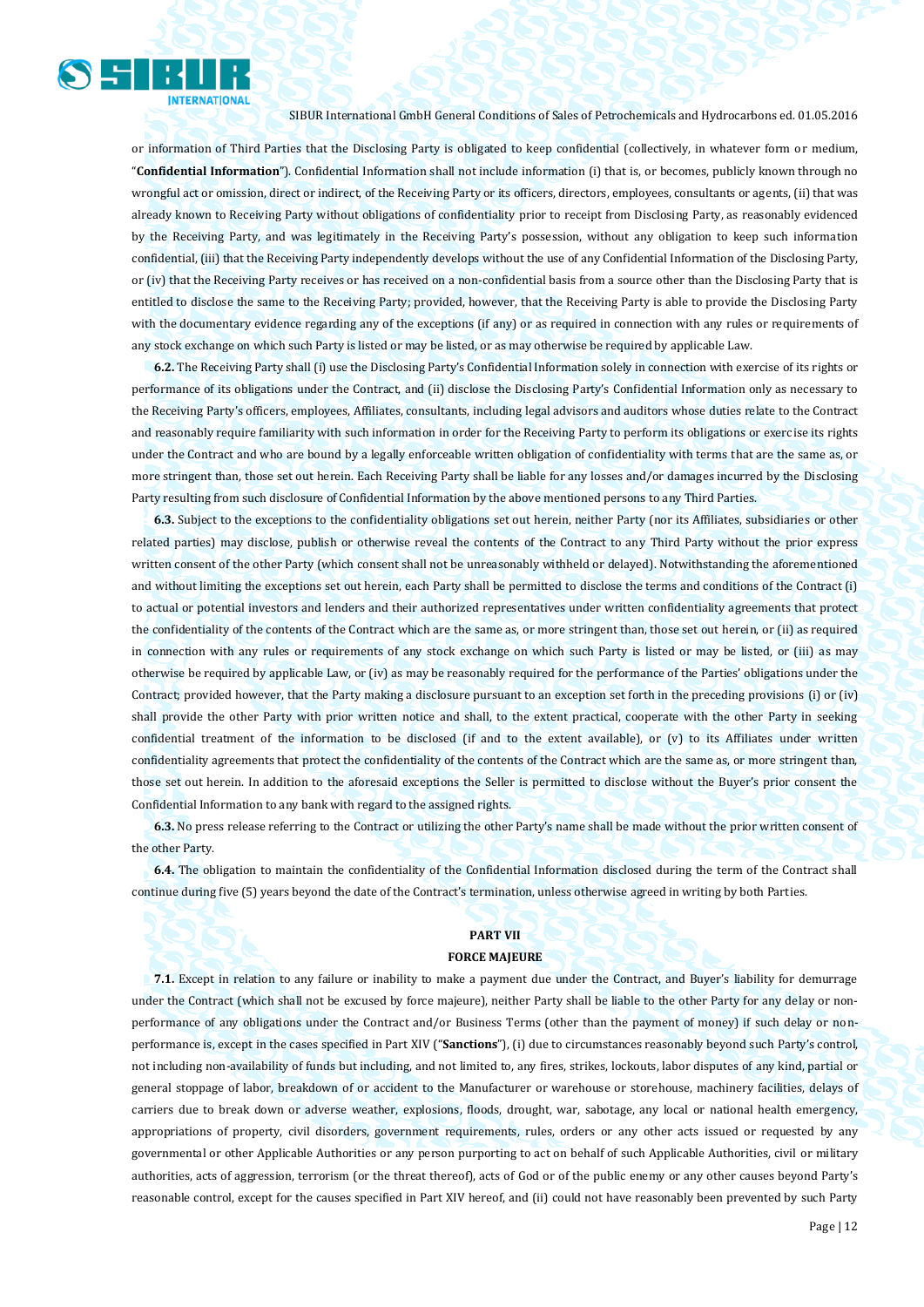

taking commercially reasonable precautions or customary steps to circumvent or mitigate such circumstances (if and to the extent such events were reasonably foreseeable).

**7.2.** A Party whose performance is affected by a Force Majeure Event shall provide written notice to the other Party of such Force Majeure Event, specifying the nature and the expected duration of the Force Majeure Event, within ten (10) Business Days after the Force Majeure Event begins, and shall take prompt action using its commercially reasonable efforts to remedy the effects of the Force Majeure Event. If requested by the Party not affected by a Force Majeure Event, the Parties shall discuss the Force Majeure Event and further steps in order to fulfill the Contract obligations.

**7.3.** Seller, when affected by a Force Majeure Event which prevents or hinders the supply of the Goods to Buyer or any other customer, shall apportion any quantity of the Goods remaining available to it between itself, Buyer and Third Parties (including Seller's Affiliates) with whom Seller has contractual commitments to deliver the Goods, provided that those arrangements were entered into prior to the occurrence of the Force Majeure Event.

**7.4.** In case of a Force Majeure Event declaration, the Party affected by it shall have no obligation to acquire by purchase or otherwise any shortfall of the Goods which by reason of Force Majeure Event such Party is unable to deliver to the other Party under the Contract.

**7.5.** If the affected Party's inability to perform lasts more than sixty (60) Days, any Goods, the delivery of which has been prevented by the Force Majeure Event, may be cancelled by either of the Parties by giving of notice to the other. In such cases neither of the Parties will be entitled to claim from the other Party any compensation for possible losses.

**7.6.** A certificate or other document describing the occurrence of the Force Majeure Event issued by the respective chamber of commerce of the Seller's or the Buyer's country or of a transit country or any Applicable Authority shall be sufficient proof of a Force Majeure Event and its duration.

**7.7.** In the event that the affected Party's inability to perform exceeds three (3) months, the Party not affected by a Force Majeure Event shall, on giving of thirty (30) Days' written notice, have the right to terminate the Contract. Where the Contract is so terminated, neither Party will be entitled to compensation or damages arising from or in connection with this Part, save in respect of Shipments delivered prior to the Force Majeure Event.

## **PART VIII ARBITRATION AND LAW**

**8.1.** The Contract, and any non-contractual obligations arising out of or in connection with this Contract, shall be governed by, interpreted and construed in accordance with the laws of England and Wales notwithstanding the choice of law rules of any jurisdiction and determined without reference to the principles of conflicts of laws.

The United Nations Convention on Contracts for the International Sale of Goods shall not apply to the General Conditions, Business Terms or any Contract.

**8.2.** Save as expressly provided in the Contract or Business Terms, any dispute, controversy, claim or difference relating to or arising out of, or in connection with, the Contract, including any question regarding the existence, scope, validity or termination of the Contract shall be settled, to the exclusion of the ordinary courts, by arbitration in accordance with the rules of the Arbitration Institute of the Stockholm Chamber of Commerce (the «SCC») in force on the date that the notice of arbitration is submitted .

**8.3.** The rules for expedited arbitrations shall apply where the amount in dispute does not exceed EUR 100,000. Where the amount in dispute exceeds EUR 100,000 the arbitration rules shall apply. The arbitral tribunal shall be composed of a sole arbitrator where the amount in dispute exceeds EUR 100,000 but not EUR 1,000,000. Where the amount in dispute exceeds EUR 1,000,000, the arbitral tribunal shall be composed of three arbitrators. Any nonmaterial dispute shall be settled by the arbitral tribunal of three arbitrators.

**8.4.** In case the size of the claim is changed, so that the dispute shall be considered in a different order (for example, if the original dispute was declared on 50, 000 EUR at an expedited arbitration and then the claim was increased to 1, 500,000 EUR, the dispute shall be considered in the normal way by three arbitrators) arbitration proceedings should be terminated and started from the beginning in accordance with this arbitration clause. The amount in dispute includes the claims made in the request for arbitration and any counterclaims made in the answer to the request for arbitration.

**8.5.** Each Party shall submit the documents in English. Documents submitted in a language other than English shall be translated into English at the expense of the Party submitting the documents. Each Party shall have the right, at its sole cost and expense, to have an interpreter attend the arbitration hearings if it so chooses.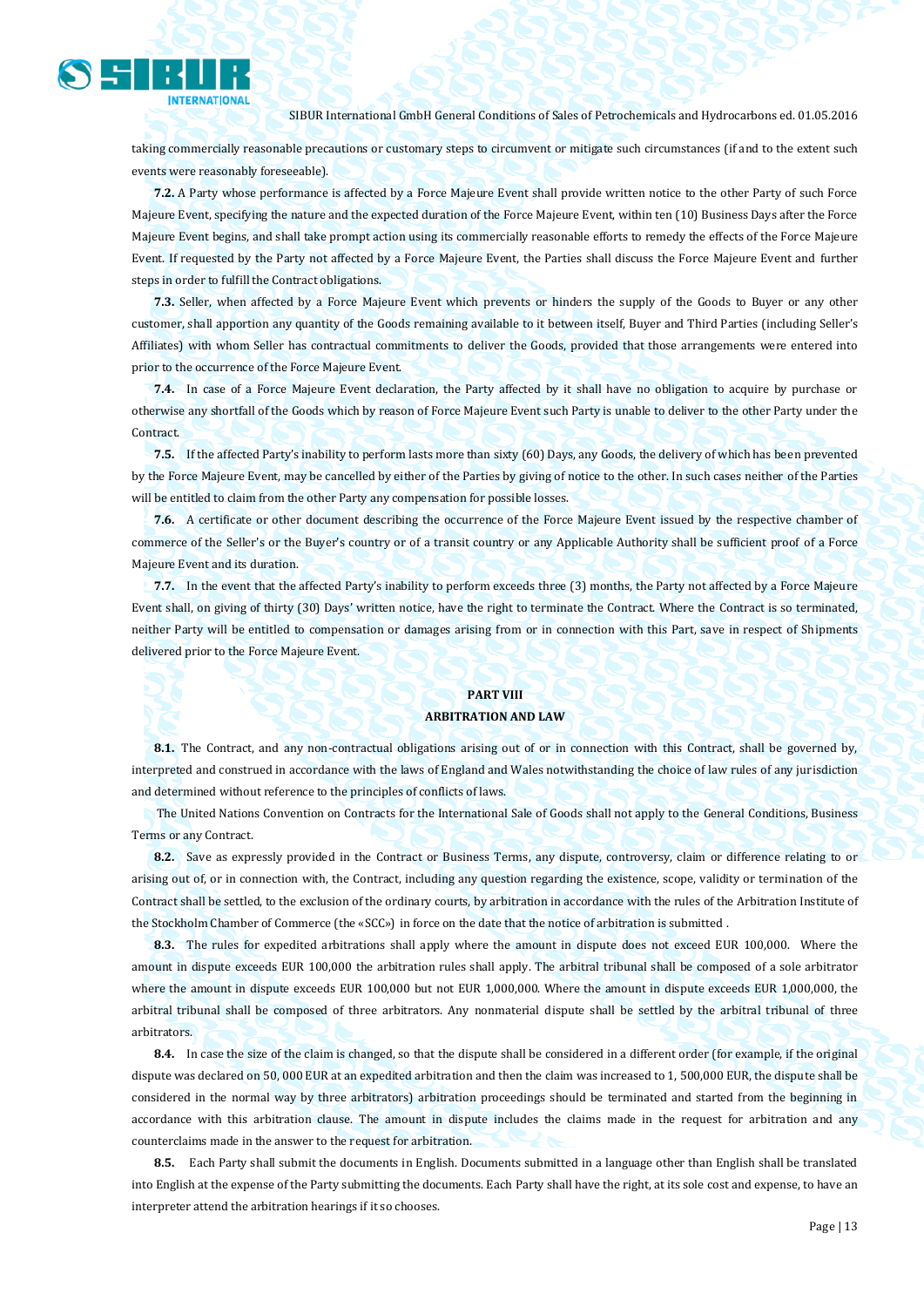

**8.6.** The seat of the arbitration shall be Stockholm, Sweden where all hearings shall take place. The arbitration proceedings shall be conducted in the English language, and the award shall be in English.

**8.7.** The decision of the arbitrators shall be final and binding on the Parties. The arbitrators' awards shall be consistent with the limitations of liability and other terms and conditions set out in the Contract, to the extent permitted by English law.

## **PART IX SURVIVAL PROVISIONS**

**9.1.** Notwithstanding the foregoing, provisions of PART V (CONFIDENTIAL INFORMATION), PART VII (ARBITRATION AND LAW), PART IX (INJUNCTIVE RELIEF) hereof, PARAGRAPH VIII (RESPONSIBILITIES OF THE PARTIES) of the Business Terms in relation to Into Tank delivery and PARAGRAPH XI (RESPONSIBILITIES OF THE PARTIES) of the Business Terms in relation to other delivery terms shall remain in full force and effect after termination of the Contract until the moment specified in the respective provisions, or in case of PART VII and PART VIII hereof for other period provided by applicable Law.

## **PART X**

## **INJUNCTIVE RELIEF**

**10.1.** The Parties acknowledge and agree that irreparable harm and/or significant commercial damage may be caused to a Party resulting from any breach of the Contract by the other Party and/or any acts, or omissions of the other Party's employees, agents, officers directors or any other Third Party acting in concert with it or its behalf in connection with the Contract.

**10.2.** If the circumstances occur as referred to in clause 10.1 above, and/or the Party has reasonable grounds for believing that such circumstances will occur or have occurred, in addition to and without prejudice to any of the Party's other rights and remedies under the Contract, Business Terms and/or applicable Law, such Party shall be entitled to commence and pursue proceedings in any competent court in any jurisdiction for injunctive, conservatory and/or interim, including and without limitation an immediate restraining order, freezing order, order for the arrest or seizure of assets.

#### **PART XI**

#### **HEALTH, SAFETY AND ENVIRONMENT**

**11.1.** The Goods supplied the Seller in the condition in which they are sold are considered not to constitute a hazard to health or safety, provided that they are handled, used and stored in accordance with normally accepted safe business practices applicable to the Goods. The Buyer shall, for its own protection, consult the producer's Material Safety Data Sheet (MSDS) (if any), relevant codes of practice and standards, and factory inspectorates with regard to adequate hygiene, safety and environmental standards and enforcement thereof, with respect to handling, processing and storing of the Goods, their by-products and wastes of any sort.

**11.2.** Buyer warrants to Seller that it is aware of and understands the information in the MSDS for the Goods and it will adopt appropriate procedures to ensure that all persons or agents authorized by Buyer to carry out any of the rights, duties or obligations of Buyer under the Contract and all of Buyer's other officers, employees, contractors and agents who are involved in the loading, transportation, delivery, handling or use of the Goods sold and delivered to Buyer under the Contract are aware of, and comply with the information provided in the relevant Material Safety Data Sheet.

**11.3.** Buyer accepts the inherent risks associated with the Goods as set herein and shall accordingly have no claim of any kind against Seller directly or indirectly arising from damage to any property as a result of direct or indirect exposure to the Goods.

**11.4.** Seller shall not be liable for any cost, loss or damage resulting from the receipt of the Goods in non-compliant storage facilities. Buyer shall indemnify Seller against any claim which any Third Party might have or bring against Seller in this respect.

**11.5.** Any advice or instructions given in any form by Seller concerning storage, transport, use or application of the Goods delivered shall be on without prejudice basis and Seller shall not be liable for any loss, damage or expense resulting from observance of such advice.

## **PART XII**

## **REACH**

**12.1.** "**REACH**" shall mean EU Regulation (EC) No. 1907/2006 of the European Parliament and of the Council of 16 December 2008 on classification, labelling and packaging of substances and mixtures and any accompanying directives, amendments and any other regulations of the EU or Applicable Authorities related thereto (as the foregoing may be amended from time to time).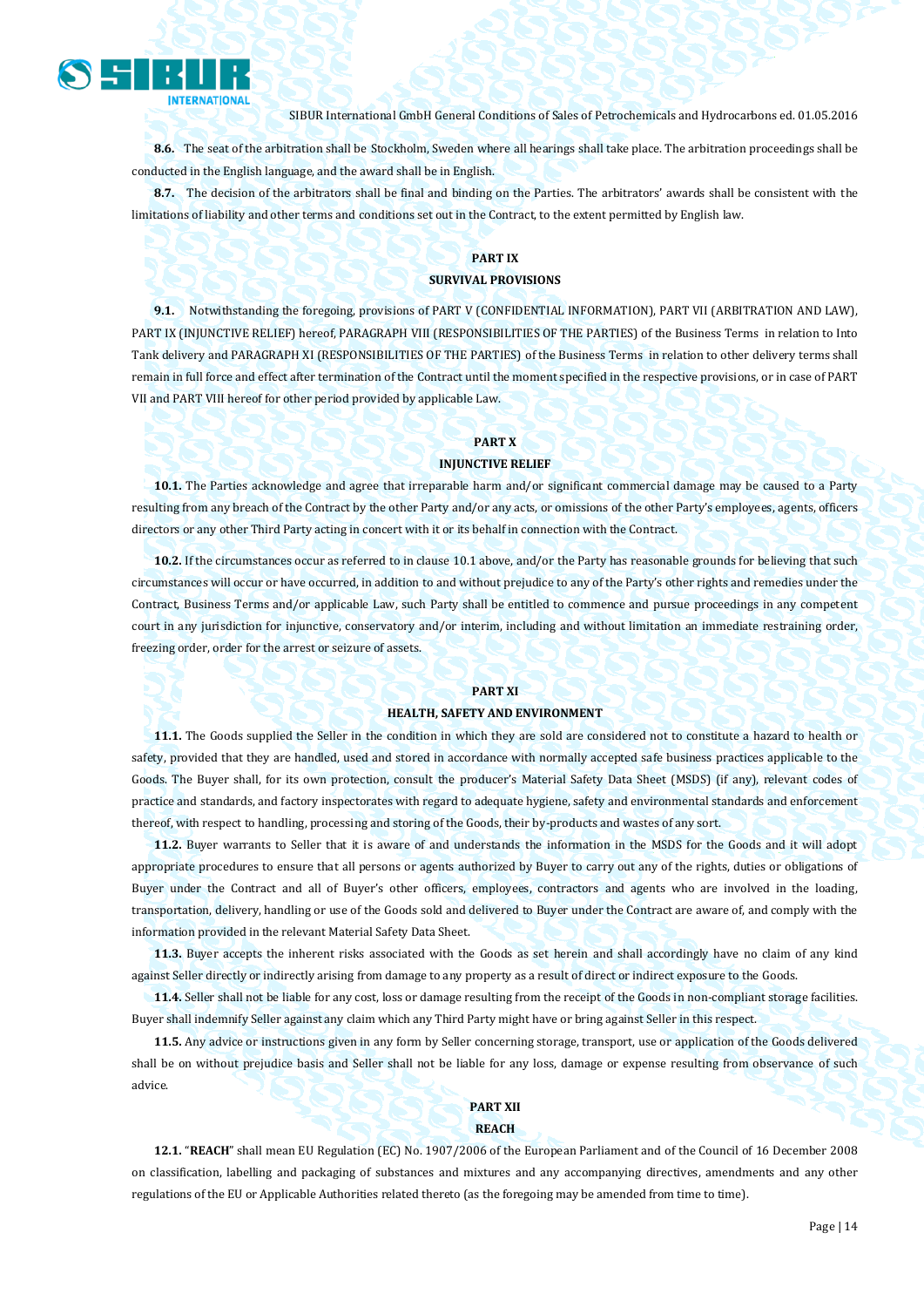

**12.2.** Each Party shall comply with any obligations it may have under REACH which are applicable to any transaction contemplated under the Contract and/or which arise out of and/or in connection with the execution of the Contract.

**12.3.** Seller shall provide Buyer with the Chemical Abstract Service Number ("**CAS Number**") on its own by not later than at the time of loading of the Goods, unless otherwise specified in the Contract.

**12.4.** Notwithstanding any other provision to the contrary in the Contract, in providing Buyer with a CAS Number and/or Existing Commercial Chemical Substances Number and/or any other health, safety and environmental information relating to the Goods pursuant to this Part, regardless of their source, the Seller provides no warranty or representation as to the accuracy or completeness of such identification number(s) or information relating to it and needed by Buyer and/or reasonably requested by Buyer to comply with the requirements of REACH, hence Seller accepts no liability for loss, damage, delay or expense incurred by Buyer for whatever reason arising from its reliance on the accuracy of the identification numbers or other information hereunder provided and/or the existence of a valid (pre-) registration of the Goods to be imported into the EU/EEA.

## **PART XIII**

### **RESTRAINT OF TRADE**

**13.1.** Buyer shall not sell or deliver or unload the Goods to a country or a resident of a country in contravention of any Law of the country in which the Goods are produced.

**13.2.** Buyer undertakes that the Goods delivered under the Contract shall not be exported, sold or supplied by it to any country, state, territory or region or to any natural or legal person of such country, state, territory or region against which there are sanctions imposed by the United Nations Security Council, European Union, United Kingdom or United States on the export, sale or supply of such Goods to such location or person.

## **PART XIV**

#### **SANCTIONS**

Notwithstanding anything to the contrary elsewhere in the Contract (including Business Terms):

**14.1.** Neither Party shall be obliged to perform any obligation otherwise required by the Contract (including without limitation an obligation to (a) perform, deliver, accept, sell, purchase, pay or receive monies to, from, or through a person or entity, or (b) engage in any other acts) if this would be in violation of, inconsistent with, or expose such Party to any Sanctions binding on that Party by virtue of Law or the Contract.

**14.2.** Where any performance by a Party would be in violation of, inconsistent with, or expose such Party to the Sanctions, such Party (the "**Affected Party**") shall, as soon as reasonably practicable give written notice to the other Party of its inability to perform. Once such notice has been given the Affected Party shall be entitled:

i. to immediately suspend the affected obligation (whether payment or performance) until such time as the Affected Party may lawfully discharge such obligation; and/or

ii. where the inability to discharge the obligation continues (or is reasonably expected to continue) until the end of the contractual time for discharge thereof, to a full release from the affected obligation, provided that notwithstanding the foregoing where the relevant obligation relates to payment for the Goods which have already been delivered under the Contract, the affected payment obligation shall either (i) remain suspended until such time as the Affected Party may lawfully resume payment, or (ii) be canceled by Seller, provided that the Parties will have the opportunity to carry into execution the return of such Goods to Seller, unless otherwise will be agreed by the Parties in writing; and/or

iii. where the obligation affected is acceptance of the Vessel, to require the nominating Party to nominate an alternative Vessel; in each case without any liability whatsoever (including but not limited to any damages for breach of the Contract, costs, fees and expenses).

## **PART XV**

## **ANTI-TRUST**

**15.1.** Each Party hereby warrants to the other Party that, as of the date of the Contract and on each subsequent occasion it performs obligations under the Contract, it has not engaged in any Anti-competitive Behavior in relation to the potential or actual terms and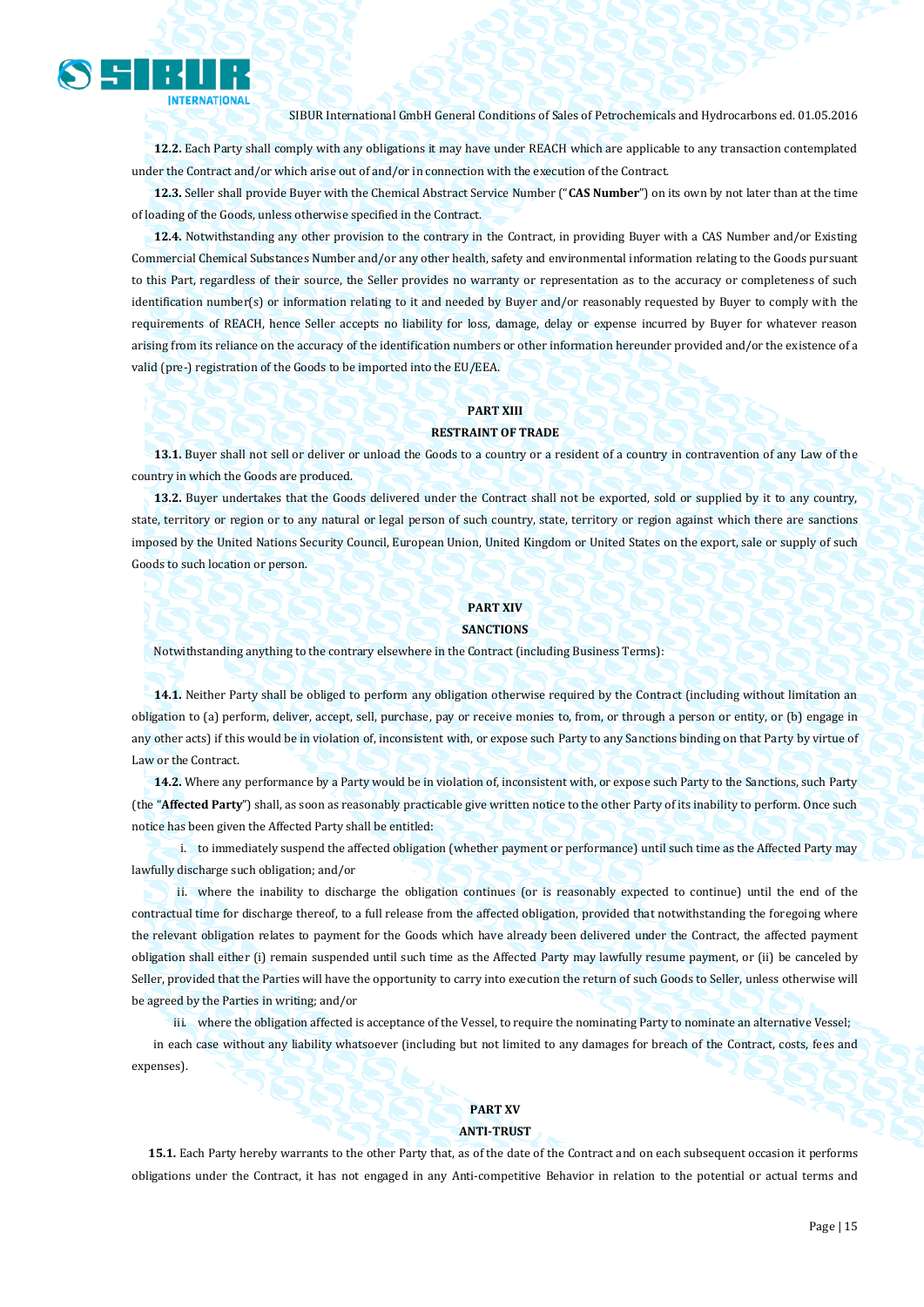

conditions of Contract to be agreed or as agreed in relation to the Goods, including but not limited to the amount paid for the Goods, any level of volume discount or any other credit terms.

## **PART XVI**

## **ANTI-CORRUPTION**

**16.1.** Each Party hereby represents and warrants to the other that it complies with all Anti-Corruption Laws.

**16.2.** Buyer and Seller each represent, warrant and undertake that they shall not, directly or indirectly

a) pay, offer, give or promise to pay or authorize the payment or other transfer of any other thing which has monetary value, including without limitation any funds, services, gifts, entertainment, commissions, fees and/or other advantage of any kind to any Applicable Authority, including but not limited to:

i. a government official or an officer or employee of a government or any department, agency or instrumentality of any government;

ii. an officer or employee of a public international organization;

iii. any person acting in an official capacity for or on behalf of any government or department, agency, or instrumentality of such government or of any public international organization;

iv. any political party or official thereof, or any candidate for political office;

v. any director, officer, employee or agent/representative of an actual or prospective counterparty, supplier or customer of Buyer or Seller;

vi. or any other person, individual or entity at the suggestion, request or direction or for the benefit of any of the abovedescribed persons and entities, or

b) engage in any other Corrupt Practices including without limitation: Bribery, Extortion or Solicitation, Trading in Influence or Laundering Corrupt Proceeds.

**16.3.** Notwithstanding the foregoing undertakings, Buyer agrees to notify promptly Seller about action of any instance where Buyer has failed to comply with any provisions of this Part and take necessary remedial actions within a reasonable time and to inform Seller about these actions.

**16.4.** Necessary remedial action might include providing co-operation in evidentiary action in conducting an examination or calling for an external audit of the incident, issuing warnings, reorganizing work, terminating sub-contracts or contracts of employment with persons or employees involved in corruption, or correcting the detrimental economic effect on the other Party of any proven noncompliance by, for example, adjusting the amount of the Price of the Contract. The nature and quantity of the remedial measures required of the Party subject to allegation will depend on the circumstances of the case in question, including the gravity of the infringement and on the conclusiveness of the evidence provided.

**16.5.** This Part contains the compulsory conditions for the Parties, and each Party may at its sole discretion suspend the execution of the obligations hereunder and/or terminate the Contract forthwith upon written notice to the other at any time, if in their reasonable judgment the other is in breach of any of Anti-Corruption Laws without prejudice to the other rights of the respective Party under the Contract or the applicable Law.

**16.6.** The Parties shall refer all disputes related to any alleged non-compliance with this Part according to PART VIII hereof. However, non-compliance may be the subject of the parallel criminal proceedings which may result in criminal sanctions or other consequences under Law than contractual, including liability sounding in tort.

**16.7.** Each Party will oppose any attempt of Extortion or Solicitation and is encouraged to report such attempts through available formal or informal reporting mechanisms upon consultation with the other Party.

#### **PART XVII**

#### **EUROZONE EXIT/BREAK-UP CLAUSE**

**17.1. Eurozone exit.** If for any reason (whether involuntarily or voluntarily), one or more Eurozone Members exits the Eurozone and/or is no longer a Eurozone Member and/or ceases to use the Euro as its national currency, but the Eurozone continues to exist, the following terms shall apply (unless the Contract or other written agreement between the Parties provides otherwise):

a) any payments to be made in Euro under the Contract and/or the Business Terms shall continue to be denominated and paid in Euro regardless of whether either Party or their bank accounts are resident in a Eurozone country ;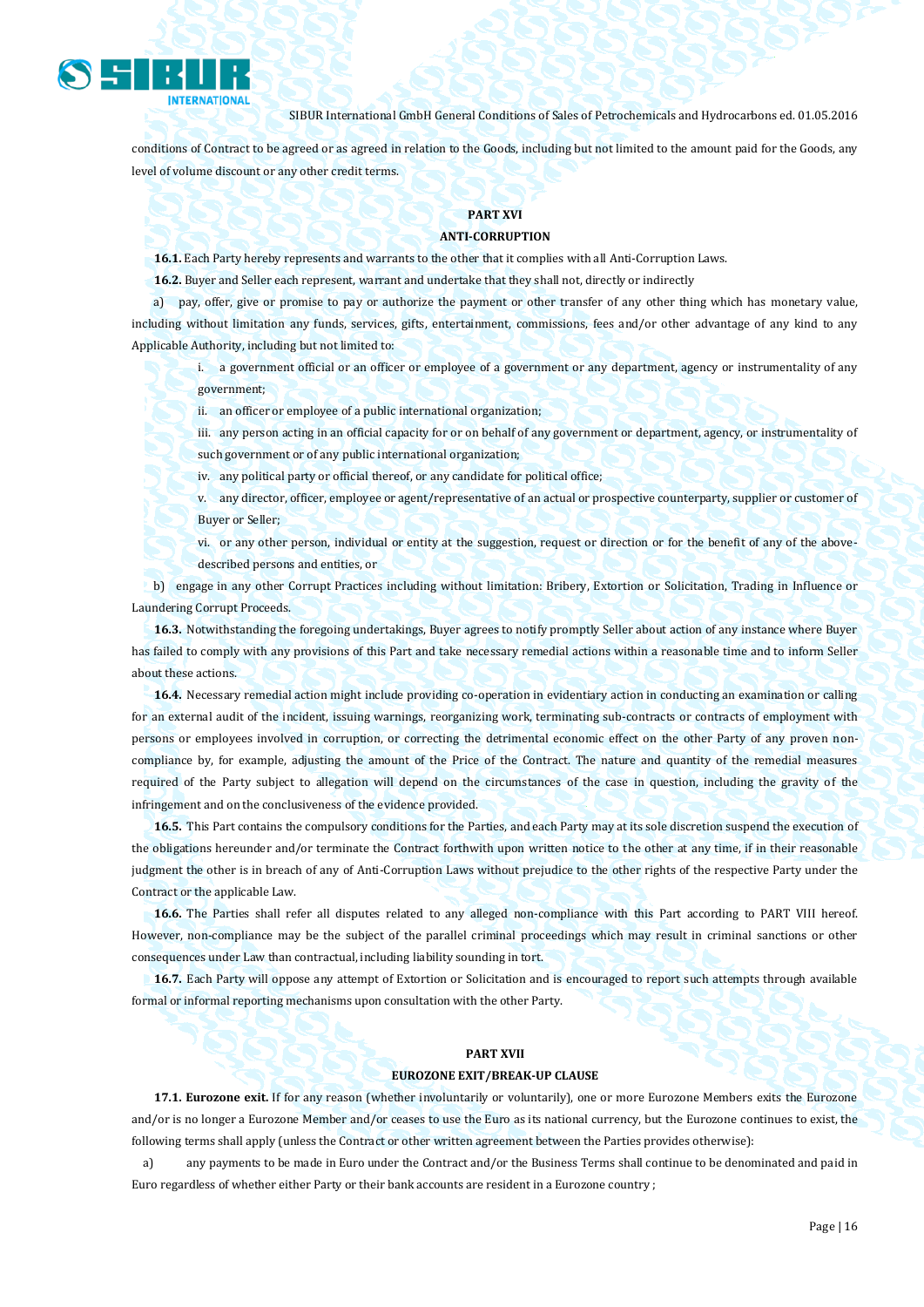b) any such payments shall be made to an appropriate Euro bank account designed in writing to the paying Party by the Party receiving payment but such bank account shall be held in an account in a Eurozone country ; and

c) clause 16.3 shall apply.

**INTERNATIONAL** 

**17.2. Eurozone break-up.** If for any reason whatsoever, the Eurozone ceases to exist and/or the Euro ceases to: (a) be a currency traded in London or other major economic centers; and/or (b) a currency accepted for payment, the following terms shall apply:

a) any payment to be made in Euro under the Contract shall be denominated in an alternative currency (including but not limited to USD, RMB or CHF) to be determined by the Seller in its discretion;

b) the Euro payment shall be converted into the relevant alternative currency by applying the rate of foreign exchange between the Euro and such alternative currency published by the European Central Bank on the last Banking day prior to the Eurozone break-up or such other rate as may be agreed by the Parties in writing;

c) any such payments shall be made to the bank account designed in writing to the paying Party by the receiving payment; and

d) clause 17.3 shall apply.

**17.3.** For the avoidance of doubt:

a) Any Law (including any Regulations of the EU or of any other country ) contrary to the provisions of this Part shall not apply, to the extent that the effect of such Law is capable of being excluded by agreement between parties to a contract.

b) Neither a Eurozone exit nor a Eurozone break-up shall: (a) constitute a Force Majeure Event entitling either Party to invoke Part VII hereof, nor (b) entitle either Party to terminate the Contract or suspend performance of any of its obligations under the Contract and/or Business Terms.

## **PART XVIII MISCELLANEOUS**

**18.1 Entire Contract**. The Contract, relevant Business Terms and this General Conditions are an integral part of the Contract, including attachments and any addenda or amendments thereto, and together they constitute the sole and entire understanding between the Parties with respect to the subject matter of the Contract and supersede all and any prior oral or written agreements, negotiations and discussions between the Parties pertaining to the subject matter of the Contract or the Contract as a whole.

**18.2. Amendments**. Save as expressly provided in the Contract, no amendment or variation of the Contract shall be effective unless in writing and signed by a duly authorized representative of each of the Parties to it, except of the Spot contracts concluded via e-mail pursuant to Part II hereof.

**18.3. Assignment**. Neither Party may assign the Contract or any of its rights under the Contract or transfer any obligations under the Contract, without the other Party's prior written consent, which consent shall not be unreasonably withheld or delayed. Notwithstanding the foregoing, Seller may, without consent, assign or transfer its rights and/or delegate its obligations under the Contract in whole or in part to any Affiliate of Seller or to any bank. Any attempt at assignment in violation of this Clause shall be null and void.

**18.4. Binding effect**. The terms and conditions of the Contract shall be binding upon, and shall inure to the benefit of, the Parties to the Contract and their respective permitted successors and assigns.

**18.5. No Third party beneficiaries**. Nothing in the Contract and/or Business Terms will give rights to any Third Parties and the provisions of the Contract (Rights of Third Parties) Act 1999 as amended from time to time are specifically excluded.

**18.6. The Parties' relationship.** The relationship hereby established between Seller and Buyer is solely that of a seller and a buyer of goods at arms' length. Each is an independent contractor engaged in the operation of its own respective business, and nothing in the Contract and/or Business Terms shall be construed to create a partnership, agency, joint venture, pooling, franchise or employeremployee relationship between the Parties. Neither Party has the power or the authority to act for, represent, or bind the other Party (or any of the other Party's Affiliates) in any manner.

**18.7. Execution**. Subject to clause 2.3, either Party may sign the Contract and any related amendments and attachments, or other documents and send a copy to the other Party by fax or email with subsequent provision of the original documents within thirty (30) Days after the receipt of a copy thereof. The copy document shall be construed as legally binding upon the Parties until the original document is provided.

**18.8. The Seller's warranties, guarantees and representations.** Seller warrants that it has full legal title to the Goods and that it has full right and power to convey such title to Buyer. FOR THE AVOIDANCE OF DOUBT SELLER MAKES NO GUARANTEES, WARRANTIES, REPRESENTATIONS, EXPRESS OR IMPLIED, WRITTEN OR ORAL, INCLUDING ANY WARRANTY OF MERCHANTABILITY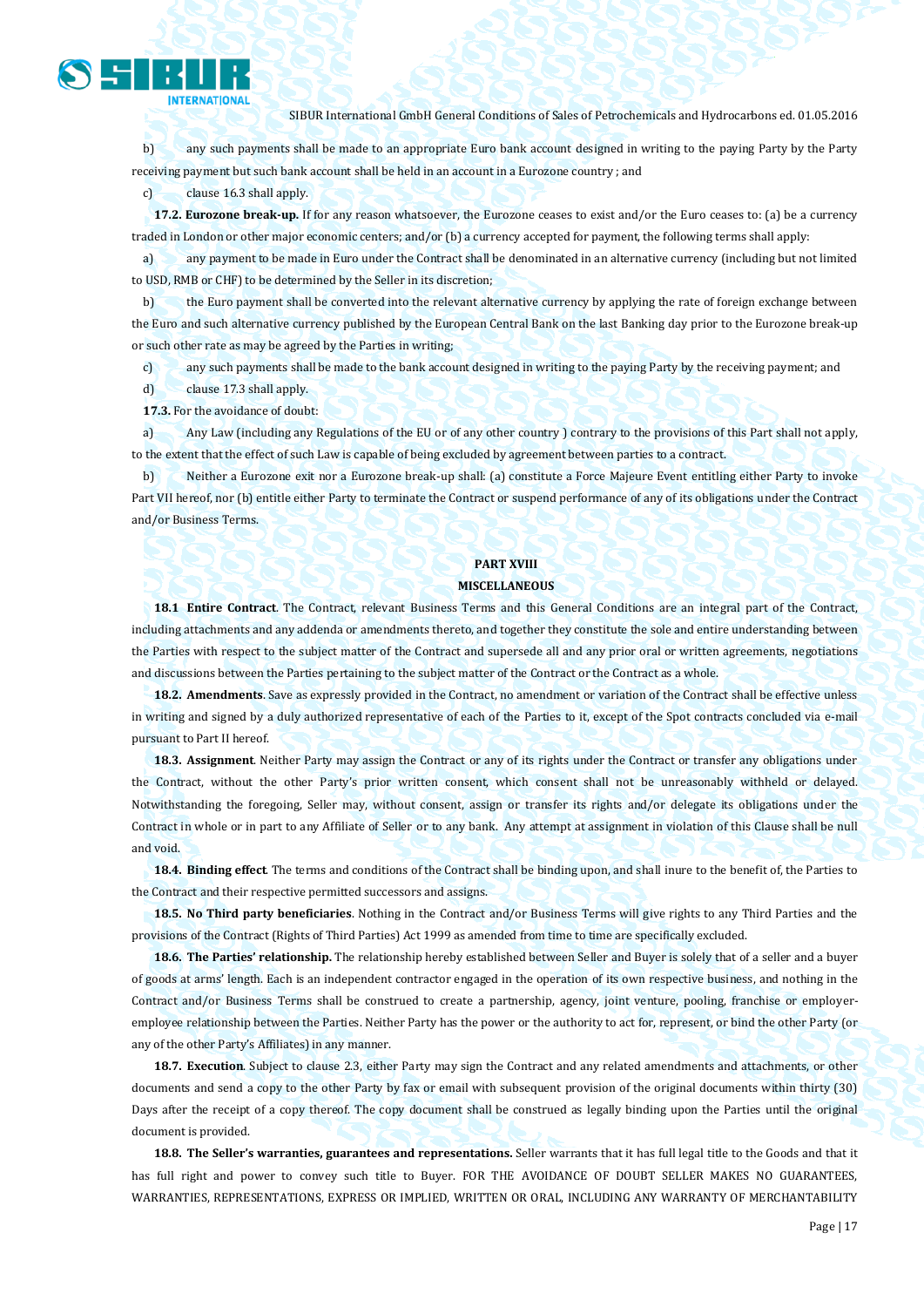

OR FITNESS OR SUITABILITY OF THE GOODS FOR A PARTICULAR PURPOSE, CONCERNING THE GOODS. ANY WARRANTIES, CONDITIONS OR OTHER TERMS IMPLIED BY LAW, CUSTOM, CONTRACT, STATUTE OR OTHER LEGAL THEORY OR OTHERWISE, WHETHER AS TO MERCHANTABILITY, QUALITY, FITNESS FOR PURPOSE OF THE GOODS OR OTHERWISE ARE SPECIFICALLY EXCLUDED TO THE FULLEST EXTENT PERMITTED BY APPLICABLE LAW.

**18.9. Expenses.** Whether or not the transactions contemplated hereby are consummated, all costs and expenses (including the expenses, costs and fees of each Party attorneys, auditors and financial and other professional advisors) incurred in connection with the Contract and/or the drafting or negotiation of the terms and conditions of the Contract or any other transaction arising out of or in connection with the Contract shall be borne and paid by the Party incurring such costs and expenses.

**18.10. Waiver**. Any failure on the part of any Party to the Contract to comply with any of its obligations, agreements or conditions under the Contract may only be waived in writing by the Party to whom such compliance is owed but such waiver will not be considered to be a waiver of future failure(s) to comply with an obligation, agreement or condition. No act or omission by a Party may be deemed to be a waiver of any rights if such a waiver is not declared explicitly and in writing.

**18.11. Severability**. If any part of the Contract is deemed to be unenforceable, invalid or in contravention of Applicable Law by a court or arbitral tribunal of competent jurisdiction, the remainder of the Contract shall remain in full force and effect. The Parties shall negotiate in good faith to replace the invalid provision with a provision which reflects, to the extent possible, the original intent of the invalid provision.

**18.12. Set-off**. No set-off may be made by Buyer against any claims unless otherwise agreed in writing by Seller in advance. . For the avoidance of any the Seller shall be entitled at all times to set-off any and all amounts owing at any time from Buyer to Seller against any amount due by Seller under the Contract.

**18.13. Warranties.** Each Party hereby represents and warrants to the other that:

a) it has the authority to enter into and perform its obligations under the Contract,

b) the Contract has been duly executed and delivered on behalf of such Party, and constitutes a legal, valid, binding obligation, enforceable against such Party in accordance with its terms and conditions,

c) it is a corporation duly organized, validly existing and in good standing under the laws and regulations of its jurisdiction of incorporation or formation,

d) neither the execution of the Contract nor its performance thereunder conflicts with any applicable Law or any other contract to which it is a party or any obligation to which it is subject,

e) within five (5) Days after the relevant event, the Party so effected will inform the other Party of any changes or amendments to its direct or indirect ownership.

**18.14. Counterparts.** If the Contract is executed in two counterparts, each shall be deemed an original, but all of which together shall constitute one and the same instrument. The Parties hereby acknowledge and agree that the Contract has been prepared jointly and no rule of strict construction shall be applied against either Party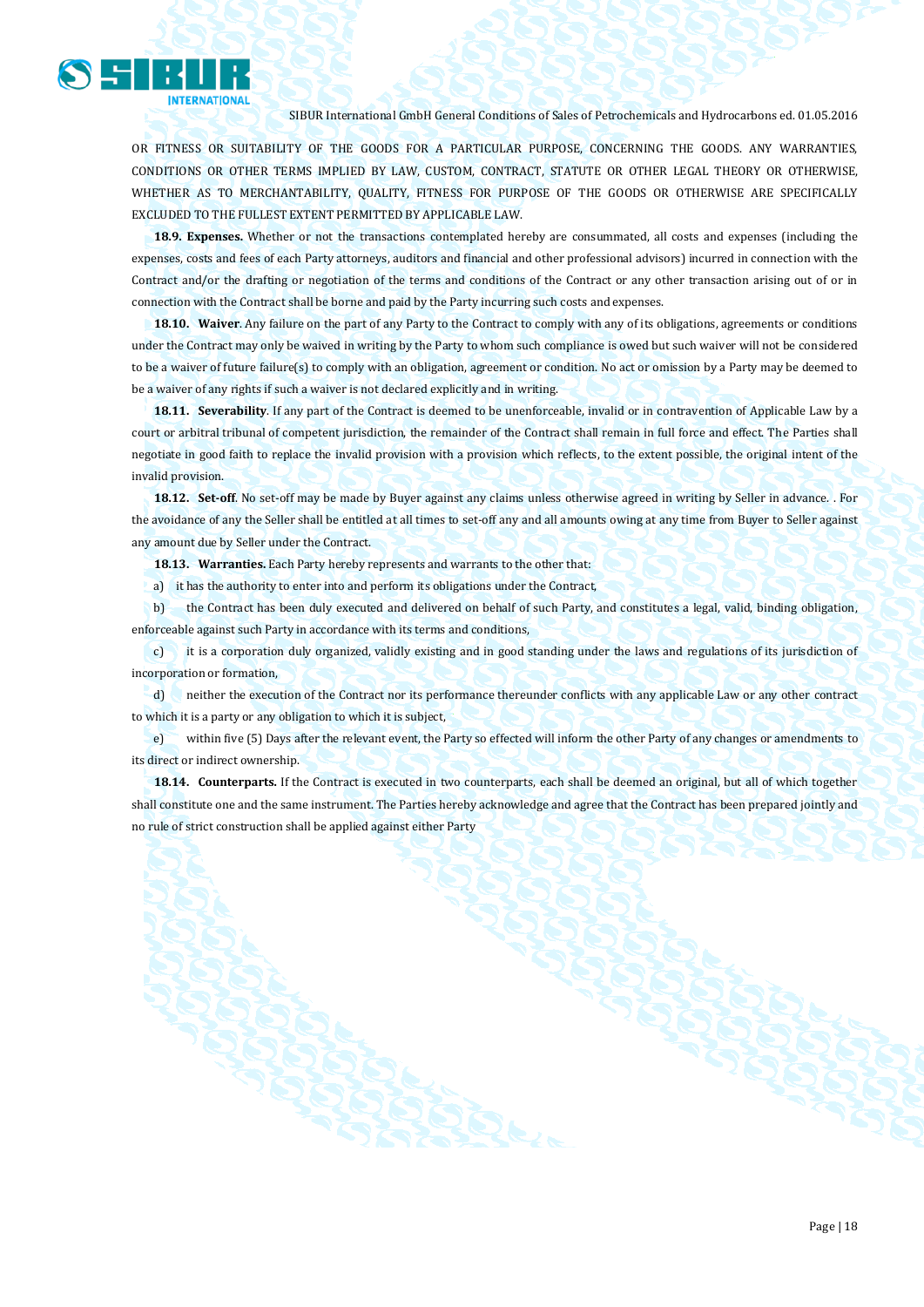

*ANNEX 1*

*LETTER OF INDEMNITY (TEMPLATE)*

**The Buyer** 

**To whom it may concern**

#### **LETTER OF INDEMNITY**

This Letter of Indemnity (the "Indemnity") dated as of \_\_\_\_\_\_\_\_\_\_\_\_\_\_\_\_\_\_\_\_\_\_\_\_\_, 20\_\_\_ (hereinafter the "Signing Date").

We refer to our Contract № \_\_ dated the \_th day of \_\_\_\_\_\_\_\_ (the "Contract")in respect of your purchase from us of \_\_ mt of \_ \_("the Goods") on Vessel "\_\_\_", bill of lading date \_\_\_.

In consideration of your making payment of \_\_\_ (*spelling*) for \_\_\_\_ mt of the said Goods in accordance with the Contract and having agreed to accept delivery of the Goods without having been provided with the documents as set out in the Contract, we hereby represent and warrant all of the following:

- (i) the existence and validity of the documents;
- (ii) that we are entitled to possession of the documents;
- (iii) that we were entitled to possession of the Goods;
- (iv) that we had good title to such Goods;

(v) that title in the Goods has been passed as provided in the Contract to you free of all liens, charges or encumbrances of whatever kind;

(vi) that you will have the benefit of the warranty as to enjoyment of quiet possession implied by law in the Contract but without prejudice to any other warranty so implied.

Without prejudice to your rights under the Contract we hereby agree to protect, indemnify and hold you harmless from and against any and all damages, losses, liabilities, costs, claims and reasonable expenses which you may suffer by reason of:

(a) our failure to present the documents to you in accordance with the Contract; and/or including but not limited to

(b) any action or proceeding brought or threatened against you by reason of our said failure and any breach of our above express representations and warranties in connection with questions of title to or the right to possession of the documents or the Goods or the proceeds of either; or any liens, charges or encumbrances asserted on the documents or the Goods or any other claims arising out of or in connection with the documents.

Our liability hereunder shall remain in full force and effect unless and until we provide you with the documents, which we irrevocably agree to provide to you as soon as the same have come into our possession.

No term of this indemnity is intended to, or does, confer a benefit or remedy on any party other than the named Buyer under the Contract whether by virtue of the Contracts (Rights of Third Parties) Act 1999 or howsoever.

This Indemnity shall be governed by and construed in accordance with the laws of England. Any dispute arising out of or in connection with this Indemnity, including any question regarding its existence, validity or termination, shall be subject to the exclusive jurisdiction of the courts of England.